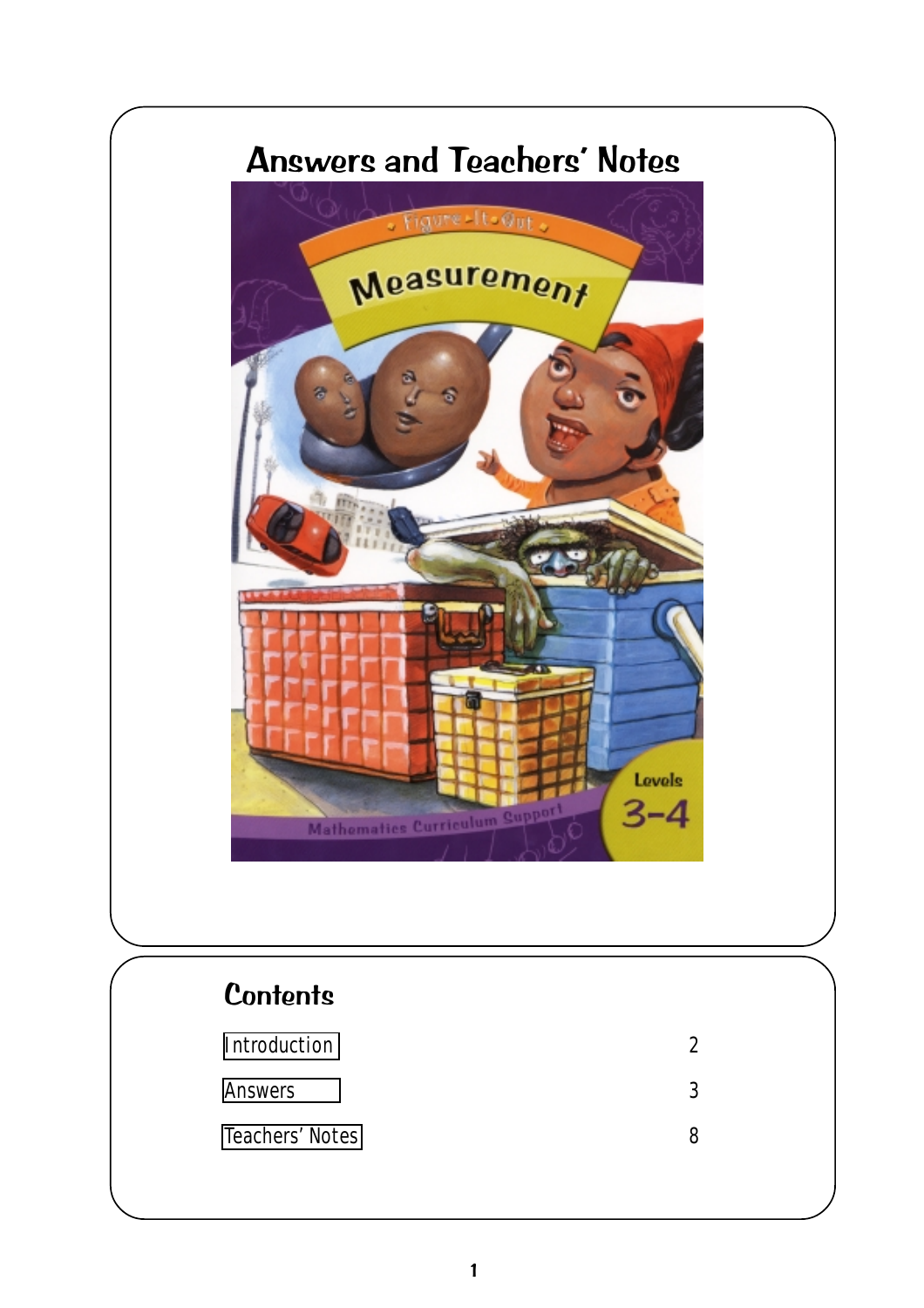# <span id="page-1-0"></span>Introduction

The Figure It Out series is designed to support *Mathematics in the New Zealand Curriculum*. The booklets have been developed and trialled by classroom teachers and mathematics educators. The series builds on the strengths of a previous series of mathematics booklets published by the Ministry of Education, the School Mathematics supplementary booklets.

Figure It Out is intended to supplement existing school mathematics programmes and can be used in various ways. It provides activities and investigations that students can work on independently or co-operatively in pairs or groups. Teachers can select particular activities that provide extension to work done in the regular classroom programme. Alternatively, teachers may wish to use all or most of the activities in combination with other activities to create a classroom programme. The booklets can be used for homework activities, and the relevant section in the teachers' notes could be copied for parents. These notes may also provide useful information that could be given as hints to students. The teachers' notes are also available on Te Kete Ipurangi (TKI) at www.tki.org.nz/community

There are eight booklets for levels 3–4: one booklet for each content strand, one on problem solving, one on basic facts, and a theme booklet. Each booklet has its own *Answers and Teachers' Notes*. The notes include relevant achievement objectives, suggested teaching approaches, and suggested ways to extend the activities. The booklets in this set (levels 3–4) are suitable for most students in year 6. However, teachers can decide whether to use the booklets with older or younger students who are also working at levels 3–4.

The booklets have been written in such a way that students should be able to work on the material independently, either alone or in groups. Where applicable, each page starts with a list of equipment that students will need in order to do the activities. Students should be encouraged to be responsible for collecting the equipment they need and returning it at the end of the session.

Many of the activities suggest different ways of recording the solution to a problem. Teachers could encourage students to write down as much as they can about how they did investigations or found solutions, including drawing diagrams. Where possible, suggestions have been made to encourage discussion and oral presentation of answers, and teachers may wish to ask the students to do this even where the suggested instruction is to write down the answer.

The ability to communicate findings and explanations, and the ability to work satisfactorily in team projects, have also been highlighted as important outcomes for education. Mathematics education provides many opportunities for students to develop communication skills and to participate in collaborative problem-solving situations. *Mathematics in the New Zealand Curriculum*, page 7

Students will have various ways of solving problems or presenting the process they have used and the solution. Successful ways of solving problems should be acknowledged, and where more effective or efficient processes can be used, students can be encouraged to consider other ways of solving the problem.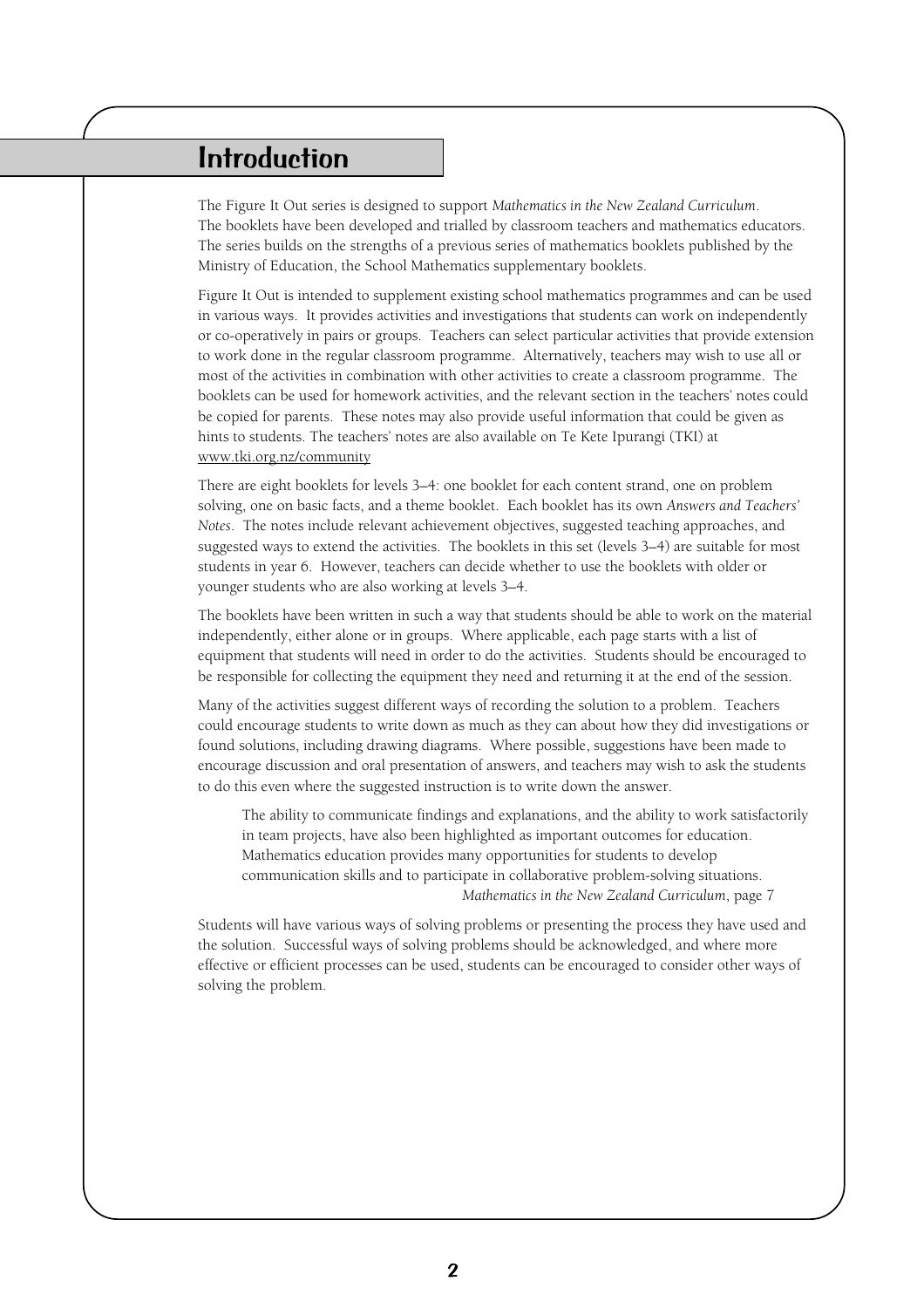<span id="page-2-1"></span><span id="page-2-0"></span>

# Page 1: Shady Shadows

### Activity One

Answers will vary, but they should be based on the ratio of the ruler to its shadow.

### Activity Two

Stephanie is right because  $680 \times 2 = 1360$ , which is very close to 1 350 mm, and the shadows were measured at the same time of the day.

#### Investigation

Answers will vary, but you should find that the shadow gets smaller in the middle of the day and then gradually gets longer again.

# Pages 2–3: High Hopes

### Activity One

- **1. a.** Between 164 cm and 184 cm
	- **b.** Yes. She might be between 168 cm and 188 cm, but with both parents being tall, her genes will probably mean she will be at the higher end of the estimate.
	- **c.** Because the method gives only an approximate height. There are other factors that determine someone's height as well as their parents' heights. For example, a short parent may have very tall people in his or her extended family. Other factors include nutrition.
- **2. a.** Tom's predicted adult height is 180 cm. This fits in with the estimate in **1a**.
	- **b.** Based on the answers to **1b,** the actual estimate would be between 84 and 94 cm. Elizabeth might have been about 90 cm, based on her parents being tall.

### Activity Two

**1–2**. Answers will vary. Based on the formula and using his parents' heights, Paul will be between 171.5 cm and 191.5 cm. However, Paul is more likely to be at the lower end, given his father's height and the fact that at 3 years, Paul was only 88 cm. Even if he had been 88 cm at 30 months, his estimated height would have been 176 cm, so he is likely to be less than that. Based on his average growth between  $1^{1}/_2$  and 3 years, he was probably about 83.6 cm at 30 months, meaning he would be about 167 cm as an adult, which in this case, is outside the range based on the formula using his parents' heights.

> Based on the formula and using her parents' heights, Deborah will be between 158.5 cm and 178.5 cm. Her average growth between  $1^{1}/_{2}$ and 3 years means she was probably about 83.3 cm at 24 months, meaning she would be about 167 cm as an adult, which does fit in with the first formula used.

# Page 4: Home Run

#### **Activity**

| Game ends  | <b>Bus leaves</b><br>Karori Park | Bus arrives at<br>Kilbirnie |
|------------|----------------------------------|-----------------------------|
| 10.30 a.m. | 10.50 a.m.                       | 11.22 a.m.                  |
| 11.00 a.m. | 11.20 a.m.                       | 11.52 a.m.                  |
| 11.30 a.m. | 11.50 a.m.                       | 12.22 p.m.                  |
| 12.00 p.m. | 12.20 p.m.                       | 12.52 p.m.                  |
| 12.30 p.m. | 12.50 p.m.                       | 1.22 p.m.                   |
| 12.45 p.m. | 1.05 p.m.                        | 1.37 p.m.                   |
| 1.00 p.m.  | 1.20 p.m.                        | 1.52 p.m.                   |
| 1.30 p.m.  | 1.50 p.m.                        | 2.22 p.m.                   |
| 1.45 p.m.  | 2.05 p.m.                        | 2.37 p.m.                   |
| 2.00 p.m.  | 2.20 p.m.                        | 2.52 p.m.                   |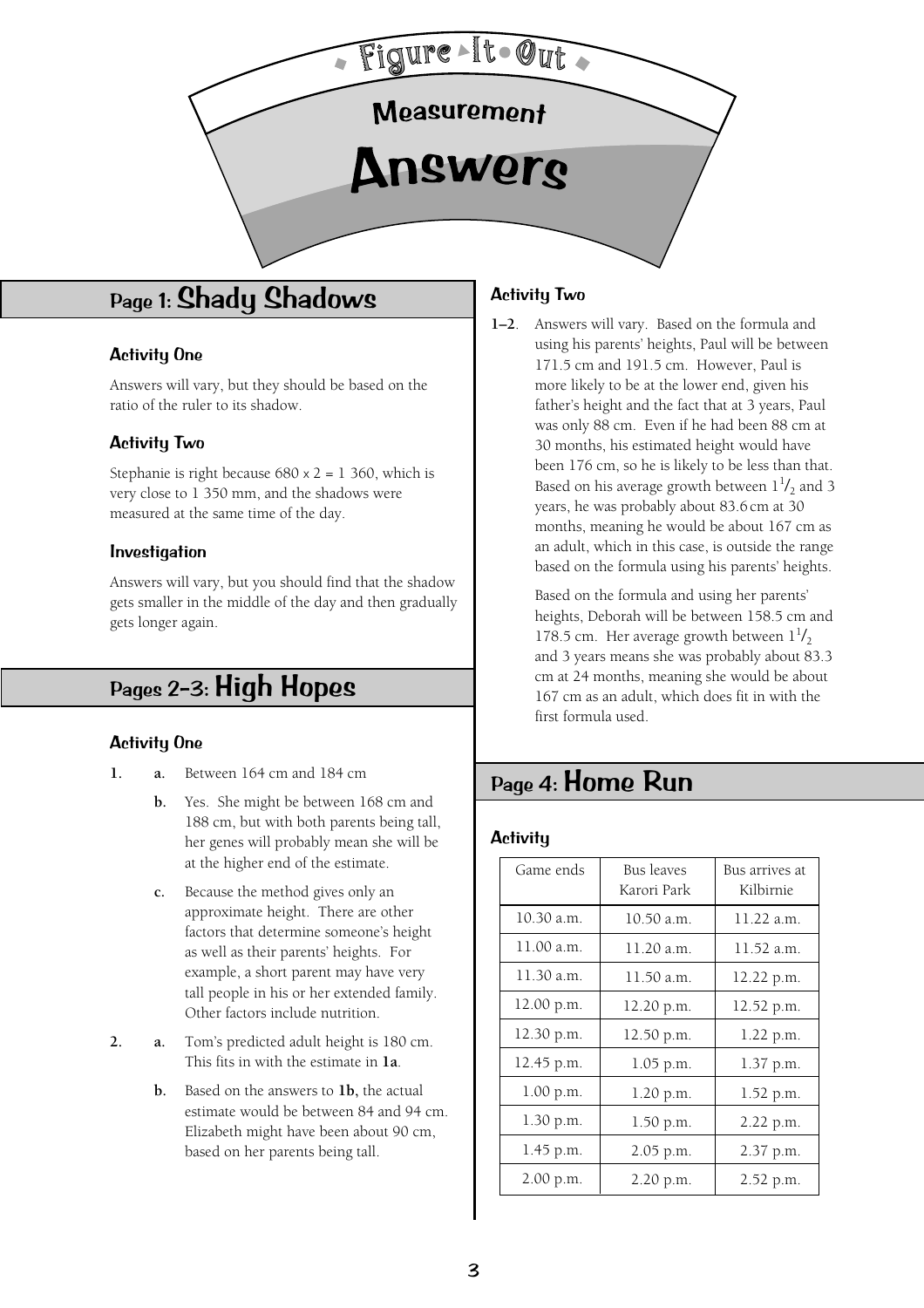# <span id="page-3-2"></span><span id="page-3-1"></span><span id="page-3-0"></span>Page 5: Can You?

### Activity One

- **1.** If the length of all the cans is 12.5 cm (standard can size), 750 cans would measure 93.75 m  $(9.375 \text{ cm})$ .
- **2. a.** Answers will vary. You could weigh a number of empty cans to get a mass you can actually measure on the scales (a can weighs approximately 18 g), or you could weigh a full can and subtract the mass of the liquid.
	- **b.** Approximately 13.5 kg (13 500 g)
	- **c.** 266.25 L (266 250 mL)

### Activity Two

- **1.** Between 800 000 and 900 000. (A more precise answer is 875 000.)
- **2. a.** Answers will depend on those given for question **1**. (Based on the more precise answer for question **1**, an exact answer is 656 250 000.)
	- **b.** Answers will depend on those given for question **1**. (The exact answer in kg is 11 812 500 kg.)
	- **c.** Answers will vary, again depending on earlier estimates and whether you allow for the cardboard (many cans in six-packs are joined by plastic). Using the measurements given at the start of the activity (and not allowing for the cardboard), the volume of one six-pack would be 2 700 cm3 (18 cm x 12 cm x 12.5 cm). So for 109 375 000 six-packs (656 250 000 cans), the volume would be 295 312.5 m<sup>3</sup> (295 312 500 000 cm<sup>3</sup>).

# Page 6: Fuel for Thought

### Activity One

Tank 2. Most fuel gauges in cars measure the *height* of the fuel in the tank (using a floating device), not the amount. So a tank with a wider base will have more fuel left than a tank with a narrower base or one that is a regular shape.

### Activity Two

- **1.–2.** Practical activities. Results will vary. Teacher to check graph
- **3.** Results will vary. Teacher to check graphs

# Page 7: Cold Comfort

### Activity One

- **1.** 27 cubes
- **2.** 27 L

### Activity Two

Practical activity. The most likely side lengths of the boxes that you find would be close to:

- **a.** 25 cm x 20 cm x 20 cm
- **b.** 40 cm x 40 cm x 30 cm
- **c.** 40 cm x 50 cm x 40 cm

However, you may come up with boxes with other measurements that are close in capacity to 10, 48, and 80 litres.

# Page 8: Cool It

### Investigation

- **1.** Practical activity
- **2. a.** The uninsulated tube should cool most quickly.
	- **b.** Results may vary, depending on the effectiveness of the insulating material.
	- **c.** Hot objects cool down until they are at the same temperature as their surroundings. Insulation slows this process down, but some insulating materials do this better than others.

# Page 9: Breaking Bags

### **Activity**

- **1.** Practical activity
- **2.** 1 L of water = 1 kg. You can use this to work out the mass of a bottle without weighing the bottle.
- **3.** Practical activity. Results will vary.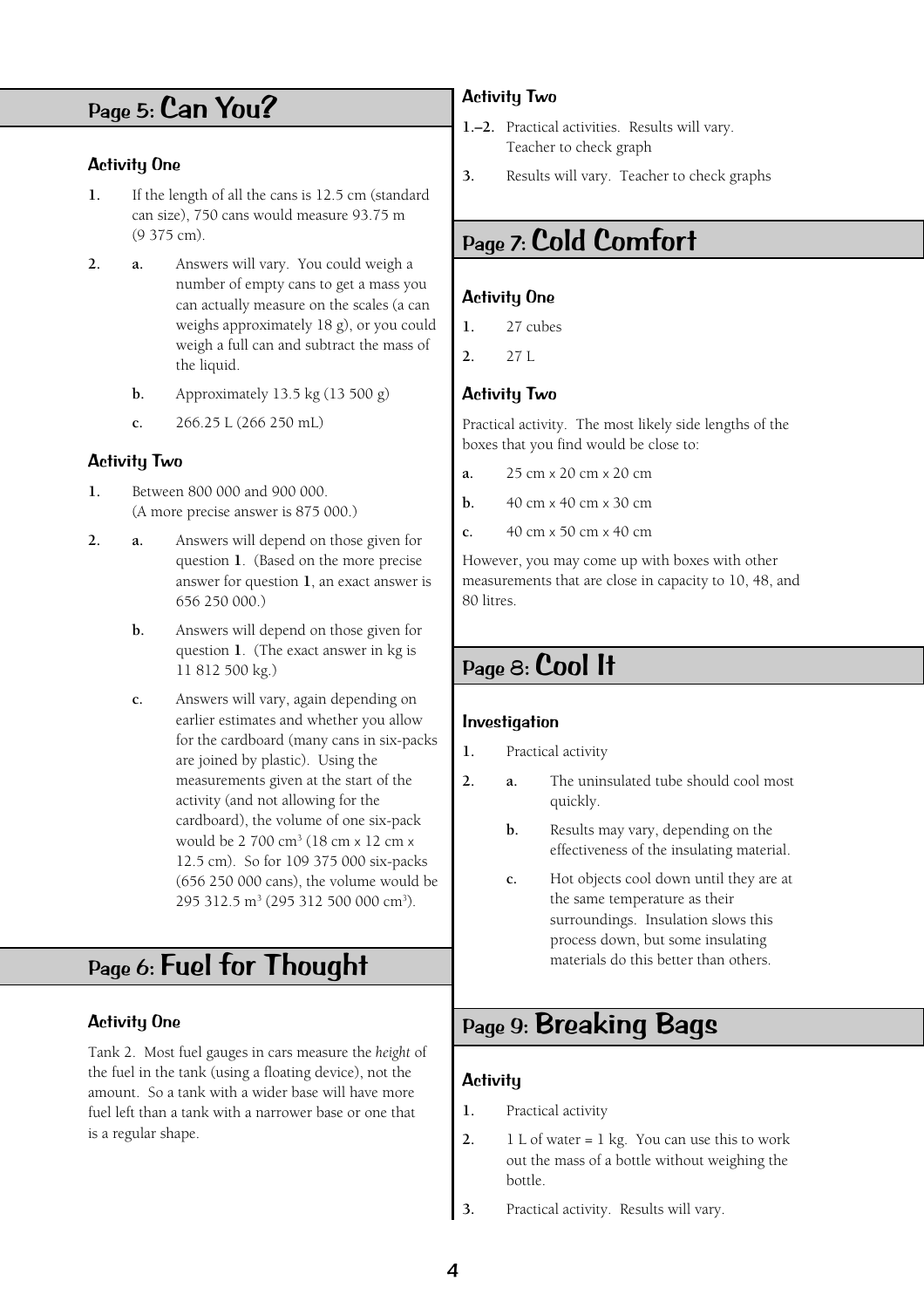# <span id="page-4-1"></span><span id="page-4-0"></span>Page 10: Hundreds and<br>Thousands

### **Activity**

Answers will vary. You could do a fraction of each activity (for example,  $\frac{1}{5}$ ,  $\frac{1}{10}$ ,  $\frac{1}{100}$ ) and then multiply the result by the relevant whole number. (Fractions used could vary according to the activity, for example, you might wash your hands once but read 100 words.)

# Page 11: Candle Trials

### **Activity**

- **1.–2.** Practical activities
- **3.** Answers will vary, but you will need to find a rate to use as a unit for estimation. For example, 700 mL  $\div$  23 sec = rate.

### Investigation

Practical activity. You should find that the water rises  $\frac{1}{5}$  of the way up the jar. (Air contains  $\frac{1}{5}$  or 20% oxygen. The rest is nitrogen.)

# Page 12: Hearty Applause

### Activity One

Practical activity

### Activity Two

- **1.** Practical activity
- **2.** About 50 mL

### Investigation

Answers will vary. Activities could include running, jumping, skipping, cycling, and swimming.

# Page 13: Pondering Pondulums

### Investigation One

Investigation will show that the shorter the length of the string, the faster the pendulum completes a full swing and the longer it is, the slower the swing.

### Investigation Two

- **1.** As long as the string length is unaltered, the time taken for each full swing will always stay the same even though the speed of the pendulum slows down.
- **2.** Research activity

# Pages 14–15: Gigantic Jumbo

### Activity One

**1.–2.** Practical activities

### Activity Two

- **1.** 31 200 kg (31.2 tonnes)
- **2.** 37.44 m<sup>3</sup> (37 440 000 cm<sup>3</sup>)

### Activity Three

- **1.** From Auckland: Hong Kong, Osaka, Singapore, T´aipei, and Tokyo From Wellington: None. (All the flights from Wellington go to Australia first.) From Christchurch: Osaka, Singapore. (The other destinations require passengers to stop at Auckland first.)
- **2.** Auckland–Hong Kong: 10.05 p.m. Wednesday Auckland–Osaka: 8.25 p.m. Wednesday Auckland–Singapore: 9.15 p.m. Wednesday Auckland–T´aipei: 10.35 p.m. Wednesday Auckland–Tokyo: 10.55 p.m. Wednesday Christchurch–Osaka: 10.50 p.m. Wednesday Christchurch–Singapore: 10.15 a.m. Wednesday
- **3.** Auckland–Hong Kong: 2205 Auckland–Osaka: 2025 Auckland–Singapore: 2115 Auckland–T´aipei: 2235 Auckland–Tokyo: 2255 Christchurch–Osaka: 2250 Christchurch–Singapore: 2015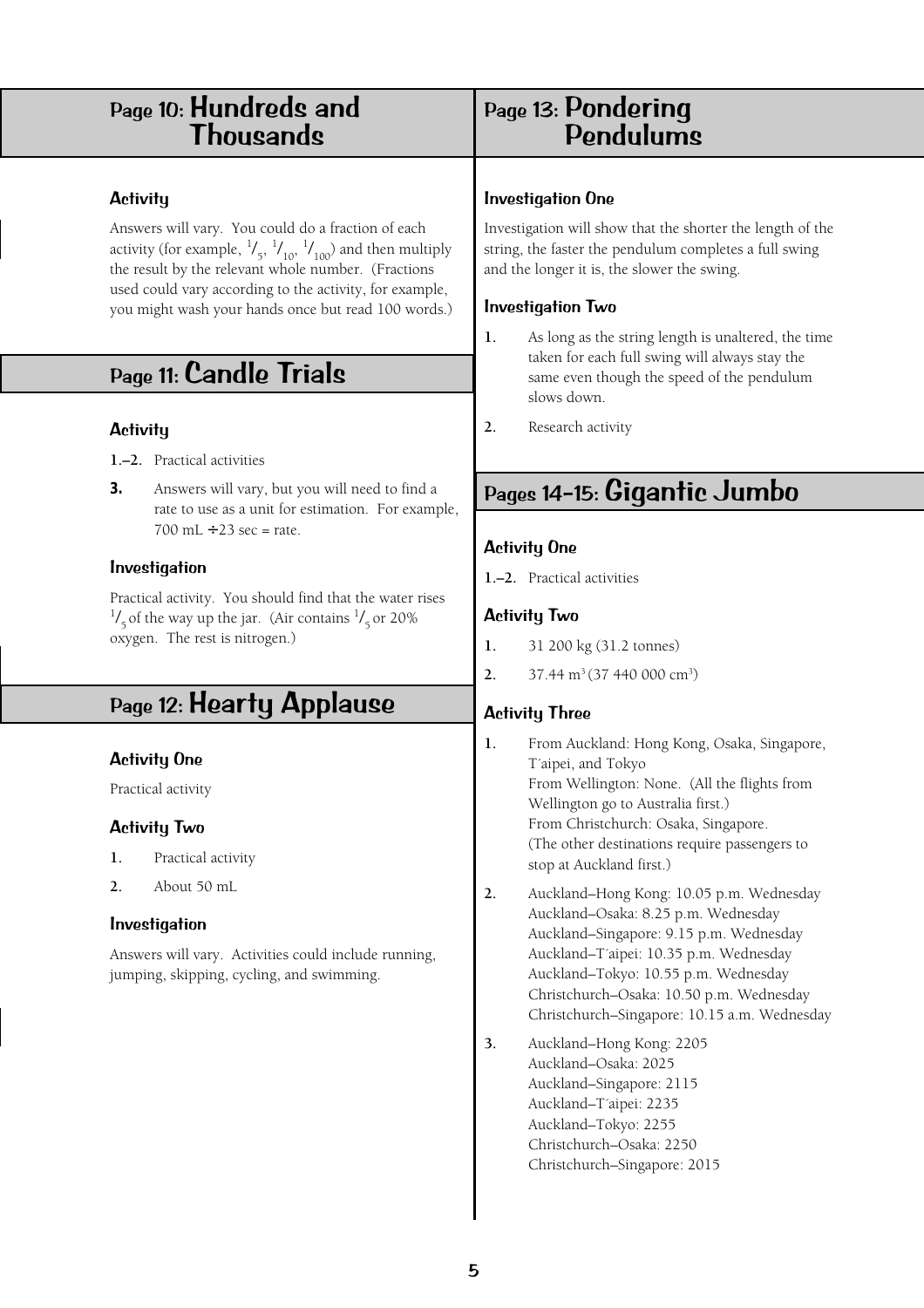# <span id="page-5-0"></span>Pages 16–17: The Heat Is On

### **Activity**

- **1.** Neither is right. Overall, temperatures for the 9 days at both places add up to 203°, an average of 22.6°C. On four of the days, the airport temperature is slightly higher than the city temperature. On another 4 days, the city temperature is higher than the airport temperature, and on the remaining day, the temperatures are the same.
- **2.** Discussion will vary and may include the impact of daylight saving, the way temperature increases and decreases during the day, and the way this is different in winter and in summer.
- **3.** Summer. Temperatures in Wellington rarely reach 25°C at other times of the year.
- **4.** Practical activity

# Pages 18–19: Growing in Water

#### **Activity**

Note: your answers could vary by  $+$  or  $-1$  mm.

| $1,-2.$ | Hours | Whale | Panda | Parrot |
|---------|-------|-------|-------|--------|
|         | 0     | 85    | 52    | 90     |
|         | 1     | 88    | 55    | 95     |
|         | 4     | 95    | 59    | 103    |
|         | 8     | 103   | 61    | 111    |
|         | 12    |       |       |        |
|         | 24    | 128   | 69    | 140    |
|         | 36    |       |       |        |
|         | 72    | 155   | 90    | 178    |

**3.**

| Hours          | Whale | Panda | Parrot |
|----------------|-------|-------|--------|
| $\Omega$       | 85    | 52    | 90     |
| 1              | 88    | 55    | 95     |
| $\overline{4}$ | 95    | 59    | 103    |
| 8              | 103   | 61    | 111    |
| 12             | 116   | 65    | 126    |
| 24             | 128   | 69    | 140    |
| 36             | 142   | 79    | 159    |
| 72             | 155   | 90    | 178    |

A graph of the three animals, with definite and estimated times, could look like this:

Animals' Rates of Growth in Water



**<sup>4.</sup>** Note that the answers in bold are estimates only (based on the parrot pattern).

| Hours     |    |    | ∽   |     |     |
|-----------|----|----|-----|-----|-----|
| Armadillo | 80 | 93 | 116 | 131 | 169 |

These lengths could be worked out on a graph like this:

#### Growth of Parrot and Armadillo in Water



**5.** Yes. The company's claims are based on the volume (size) increasing by six. A small increase in length may correspond to a large increase in volume. If you have experimented with objects that grow in water, you will probably have found that they do grow to over six times their size (volume).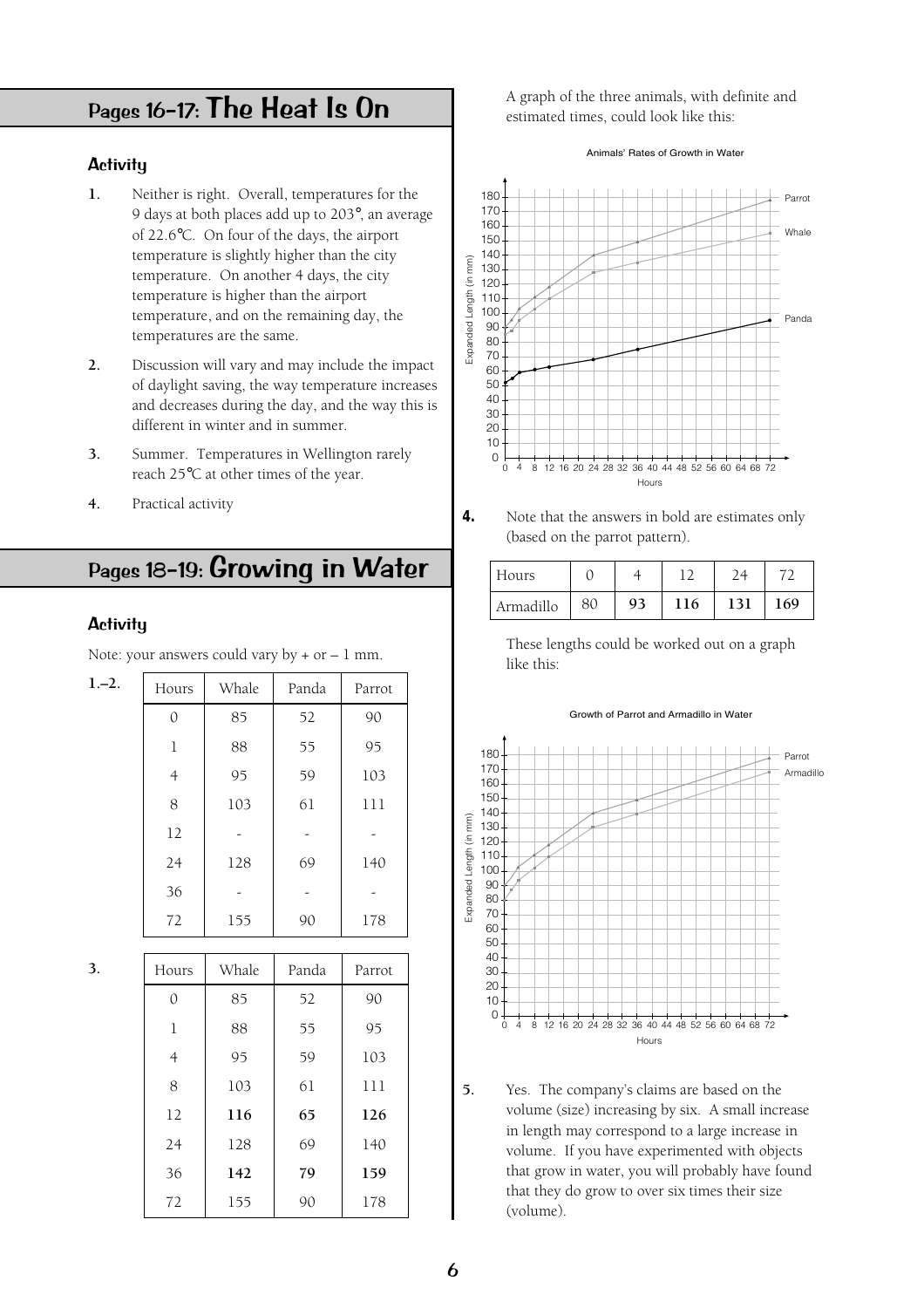# <span id="page-6-1"></span><span id="page-6-0"></span>Page 20: Covering Up

### **Activity**

- **1.** Yes, he is right. Red Cuisenaire rods measure  $2 \times 1 \times 1$ , the same proportions as the hay bales  $(100 \times 50 \times 50)$ .
- **2. a.** Under a 10 x 10 m tarpaulin, 162 bales can be stacked in a one-bale-high haystack, 256 in a two-bale-high haystack, 294 bales in a three-bale-high haystack, and 288 in a four-bale-high haystack. After the three-bale-high haystack, the numbers of bales decreases. So the three-bale-high haystack has the most bales in it (294).
	- **b.** You could work this out without modelling it if you organise your data systematically. For example, you could use a table like this:

|    | Bales wide   Bales long   Bales high   Total Bales |     |
|----|----------------------------------------------------|-----|
| 18 |                                                    | 162 |

# Page 21: Egging You On

### **Activity**

- **1.** Practical activity. The recommended mass ranges used by most poultry farmers are: Grade 5: 43–53 g Grade 6: 53–62 g Grade 7: 62–71 g
- Note: A 53 g egg can go in grade 5 or in grade 6, and a 62 g egg can go in grade 6 or in grade 7.
- **2. a.** Practical activity. Results will vary.
	- **b.** Practical activity. Answers will vary. Possible ways are:
		- divide the middle circumference by 2
		- add the longways and the middle circumferences and divide this by 4.5
		- multiply the longways and the middle circumferences and then divide by 360.

#### Investigation

Practical activity. Results will vary.

### Page 22: It's a Wrap

### **Activity**

- **1.** To get the width of the piece of paper, she took the width of the box, added the height, and then added 2 cm for overlap. To get the length of the piece of paper, she multiplied the depth by 2, added that to the height multiplied by 2, and added 2 cm overlap. For the tape length, she went: (2 x 30 cm)  $+ (2 \times 20 \text{ cm}) + (4 \times 15 \text{ cm})$ + 40 cm for tying.
- **2.** Answers will vary. Teacher to check
- **3.** Rules could be expressed as: paper width = box width + box height + 2 cm paper length =  $($ box depth  $\times$  2 $)$  +  $($ box height  $\times$  2 $)$  + 2 cm tape length =  $(2 \times box \text{ length}) + (2 \times box \text{ width})$  $+$  (4 x box height) + 40 cm.

# Page 23: Popcorn Peril

### **Activity**

- **1.** Answers may vary. The increase could be expressed in mL or as a proportion of uncooked popcorn volume to cooked popcorn volume.
- **2.** Answers will vary.
- **3.** Answers will vary, depending on the answer to question **1**. If the answer to question **1** was "20 times bigger", for the small bag  $(V = 10 \times 5 \times 20 = 1000 \text{ cm}^3)$  you could say  $1000 \div 20 = 50$ , so you need 50 mL of uncooked popcorn. The big bag would be  $3240 \div 20 = 162$  mL.
- **4.** Answers will vary, depending on the quality of the popcorn, how it was cooked, and the temperature at which it was cooked. You could use your answers from questions **1** and **2** and find out how much 1 cm3 of cooked popcorn weighs (mass of cooked popcorn ÷ volume of cooked popcorn). There are  $1000 \text{ cm}^3$  in a cubic metre, so multiply your answer by 1 000.
- **5.** Answers will vary, depending on the size of the classroom.

# Page 24: Working with Data

### **Activity**

**1.**–**3.** Answers will vary.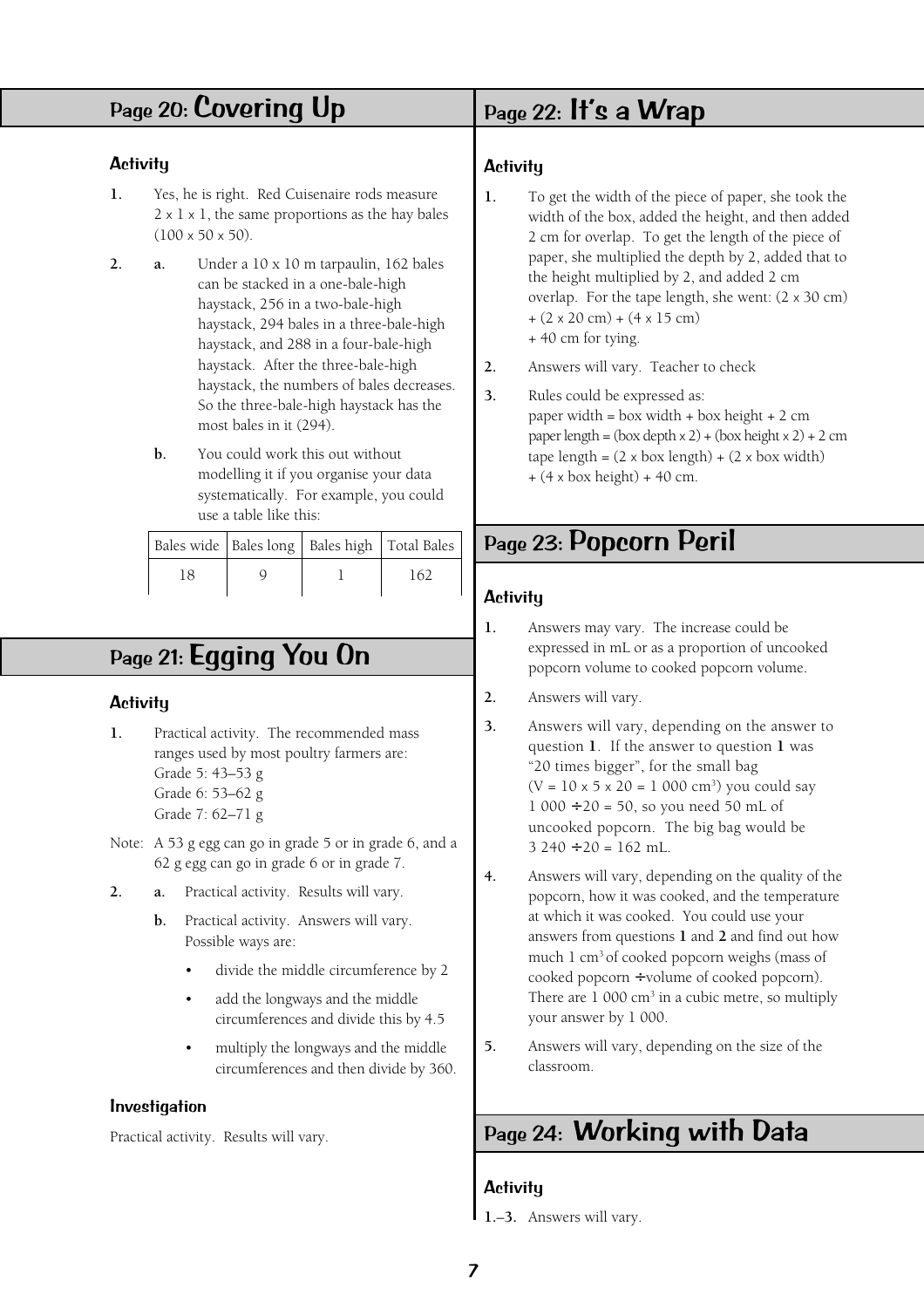<span id="page-7-0"></span>

| <b>Title</b>           | <b>Content</b>                                         | Page in<br>students'<br>book | Page in<br>teachers'<br>notes |  |
|------------------------|--------------------------------------------------------|------------------------------|-------------------------------|--|
| Shady Shadows          | Measuring and estimating lengths<br>using metric units | $\mathbf{1}$                 | 9                             |  |
| High Hopes             | Solving length problems                                | $2 - 3$                      | 10                            |  |
| Home Run               | Interpreting information                               | $\overline{4}$               | 11                            |  |
| Can You?               | Exploring length, volume, and mass                     | 5                            | 12                            |  |
| Fuel for Thought       | Measuring capacity                                     | 6                            | 13                            |  |
| Cold Comfort           | Measuring length and capacity                          | $\overline{7}$               | 14                            |  |
| Cool It                | Measuring temperature                                  | 8                            | 15                            |  |
| <b>Breaking Bags</b>   | Measuring mass                                         | 9                            | 16                            |  |
| Hundreds and Thousands | Solving problems with time                             | 10                           | 17                            |  |
| Candle Trials          | Measuring capacity and time                            | 11                           | 17                            |  |
| Hearty Applause        | Exploring length, mass, volume,<br>and time            | 12                           | 19                            |  |
| Pondering Pendulums    | Exploring problems of time and length                  | 13                           | 20                            |  |
| Gigantic Jumbo         | Solving problems involving time,<br>length, and volume | $14 - 15$                    | 21                            |  |
| The Heat Is On         | Exploring time and temperature                         | $16 - 17$                    | 23                            |  |
| Growing in Water       | Measuring length and exploring<br>enlargement          | $18 - 19$                    | 23                            |  |
| Covering Up            | Exploring volume and area                              | 20                           | 25                            |  |
| Egging You On          | Working with length and mass                           | 21                           | 26                            |  |
| It's a Wrap            | Exploring length and area                              | 22                           | 27                            |  |
| Popcorn Peril          | Measuring mass, volume, and capacity                   | 23                           | 28                            |  |
| Working with Data      | Using scales                                           | 24                           | 29                            |  |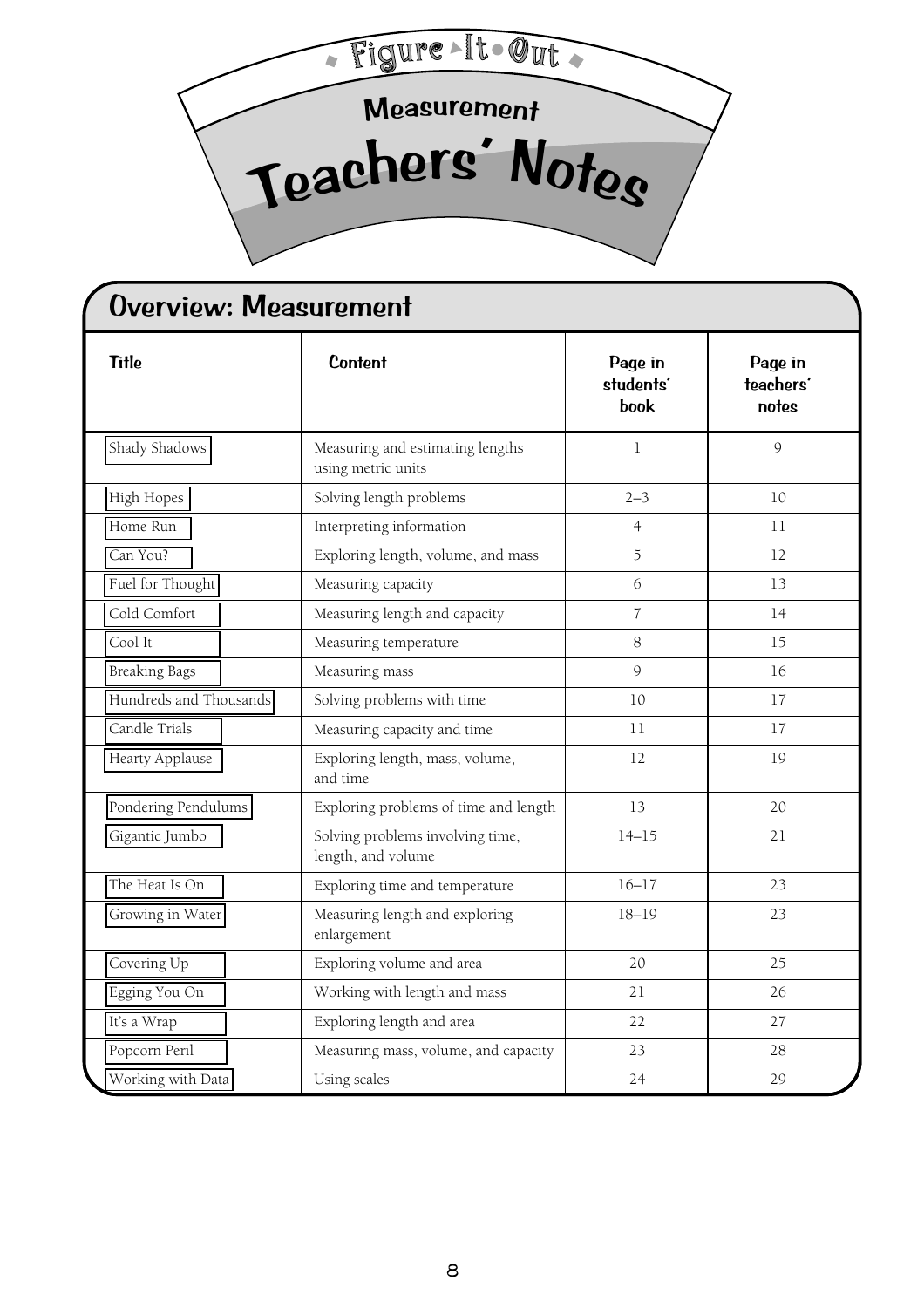# Page 1: Shady Shadows

#### **Achievement Objectives**

- demonstrate knowledge of the basic units of length, mass, area, volume (capacity), and temperature by making reasonable estimates (Measurement, level 3)
- read and interpret everyday statements involving time (Measurement, level 3)
- carry out measuring tasks involving reading scales to the nearest gradation (Measurement, level 4)

#### Activity One

In this activity, students estimate the height of an object by comparing the length of its shadow with the length of a shadow of an object with a known height (in this case, a metric ruler held vertically).

The students will need to measure the shadow of the metre ruler carefully. They will need to keep the ruler vertical because only a slight change of angle can cause a large error. They could do this by holding a plumb line (a string with a sinker at the bottom) beside the ruler or using a carpenter's level or large classroom set square.

The metre ruler in the example in the students' book is twice as long as its shadow. The length of the shadows of the other objects measured will be in the same proportion to the height of the object as the ruler is to its shadow.

| Object | Height of object         | Length of shadow | Object $\div$ shadow  |
|--------|--------------------------|------------------|-----------------------|
|        | 1 000 mm                 | 500 mm           | $1\ 000 \div 500 = 2$ |
|        | $\overline{\phantom{0}}$ | 600 mm           | $+600 = 2$            |

So, if the other object has a shadow of 600 millimetres (measured at the same time of day), it must be  $2 \times 600 = 1200$  millimetres high.

The students may think of this in a number of ways. For example:

"Because the ruler's shadow is half as long as the ruler, the object must be twice as long as its shadow."

"If 600 millimetres is  $\frac{1}{2}$ , then one whole would be 1 200 millimetres (600 x 2)."

When the students are measuring actual shadows, the numbers may not be quite so neat, so they may need to round their measurements to estimate the height of the object. You could ask them, "About how many times bigger than its shadow is the metre ruler? This is how many times bigger than its shadow the object will be."

If the students want accurate results, they can use a calculator to divide the metre ruler by its shadow to get the proportion. For example, if the shadow of the metre ruler is 270 millimetres,  $1\,000 \div 270 = 3.7$ , so all the objects measured at the same time that day will be 3.7 times bigger than their shadows.

If the students measure objects late in the day, they may find that the shadows are longer than the height of the object.

#### Activity Two

Stephanie is correct because the shadows were measured at the same time of day and the length of the shadow of the tree is approximately half the length of the shadow of the goalpost.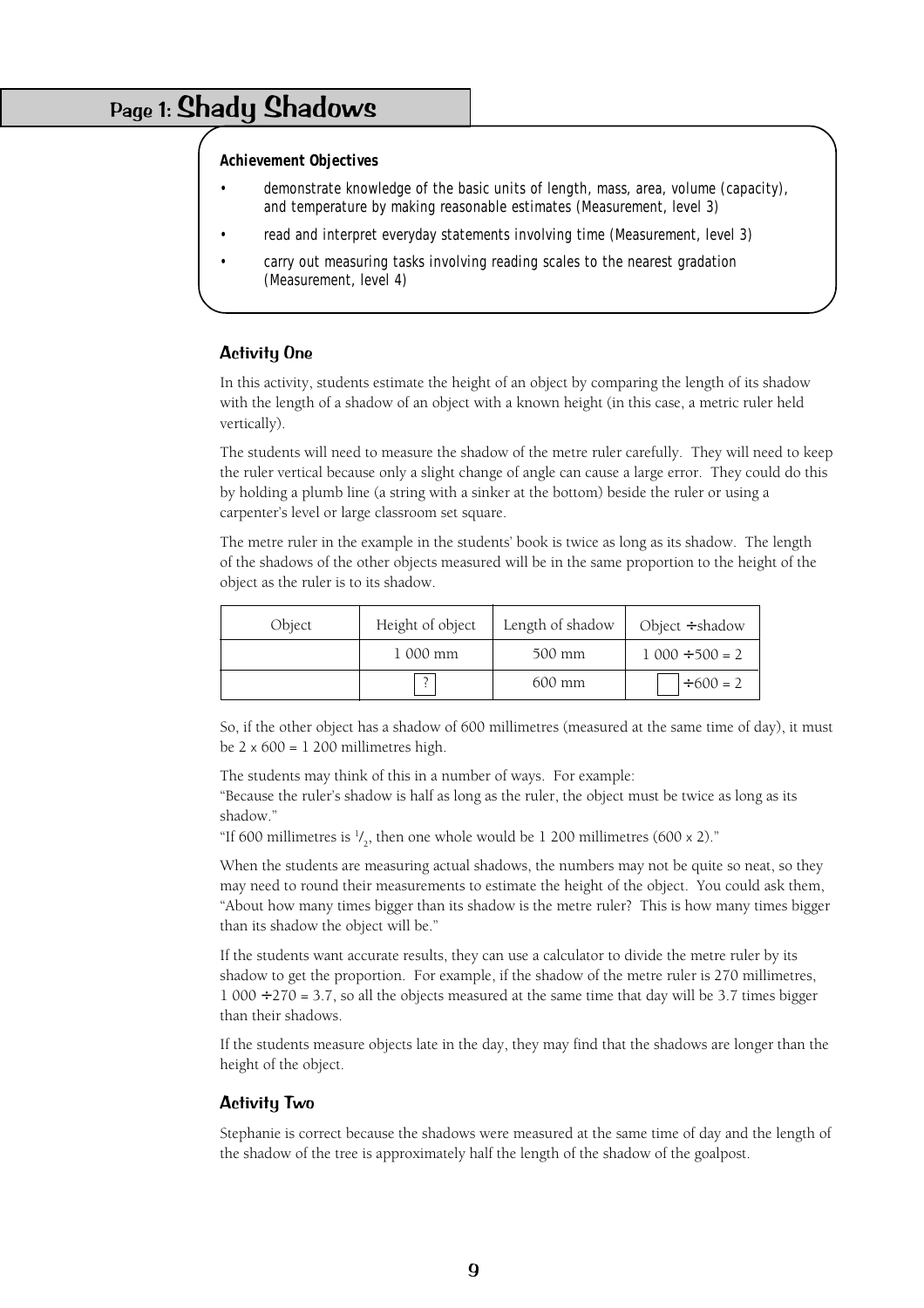You can show this to the students using a metre ruler and a spring peg. Clip the peg halfway along the ruler. Hold the ruler vertically and show the students that the peg's shadow is still halfway up the ruler's shadow. Tilt the ruler to change the shadow length. Note that the peg's shadow is still at the halfway position. Therefore, if one object is half the height of another object, its shadow will always be half the length of the shadow of the other object (if measured at the same time of the same day).

#### Investigation

Once again, the students need to keep the metre ruler vertical for all measures (see **Activity One**). They could measure the shadow at regular intervals, such as every hour. They could then graph their results to see how the shadow changes with time.

The students should be able to see that the shadow is shorter in the middle of the day (allowing for daylight saving if necessary) and longer at the beginning and the end of the day.

See also *Shadows,* Book 9 in the Building Science Concepts series (Ministry of Education, 2001).

# Pages 2–3: High Hopes

#### **Achievement Objective**

demonstrate knowledge of the basic units of length, mass, area, volume (capacity), and temperature by making reasonable estimates (Measurement, level 3)

#### Activity One

After the students have found the average of the parents' heights, ensure that they *subtract* 6.5 centimetres for girls and *add* 6.5 centimetres for boys. This is done because men tend to grow taller than women.

The formulas in question **2** are based on girls' heights at 24 months and boys' heights at 30 months. This is because boys tend to grow more slowly than girls when they are young.

Question **2b** asks students to work backwards from their answer in question **1b**. There, they worked out that Elizabeth's height was likely to be between 168 and 188 centimetres. By taking this figure and dividing by 2, they can estimate that she is likely to have been between 84 and 94 centimetres at 2 years. Ask the students to discuss why they had to divide by 2. To predict the adult height from the height at 2 years, they had to multiply by 2. They need to see that to work back from adult to child, they reverse the formula, so they would divide by 2.

#### Activity Two

The students can estimate Paul's and Deborah's adult heights in two ways: they can use the formula based on the parents' heights, or they can use the formula based on Paul's and Deborah's heights as children. It is worth them using both methods and comparing the results. This comparison can lead to discussion about the accuracy of such formulas and estimates. The Answers section includes useful discussion about how to use the estimate from one formula to improve the accuracy of the estimate from another formula.

Using the formula based on parent heights, students will estimate that Paul's adult height will be between 171.5 and 191.5 centimetres and Deborah's adult height will be between 158.5 and 178.5 centimetres.

In question **2**, the students may need some help to match the data given with the formula based on children's heights. Deborah and Paul's heights are given at  $1^1\prime_2$  years (18 months) and 3 years (36 months), but the formula for girls doubles the height at 24 months and the formula for boys doubles the height at 30 months. Because the data does not match exactly to the formula, the students will have to make a reasonable estimate from the data to use in the formulas.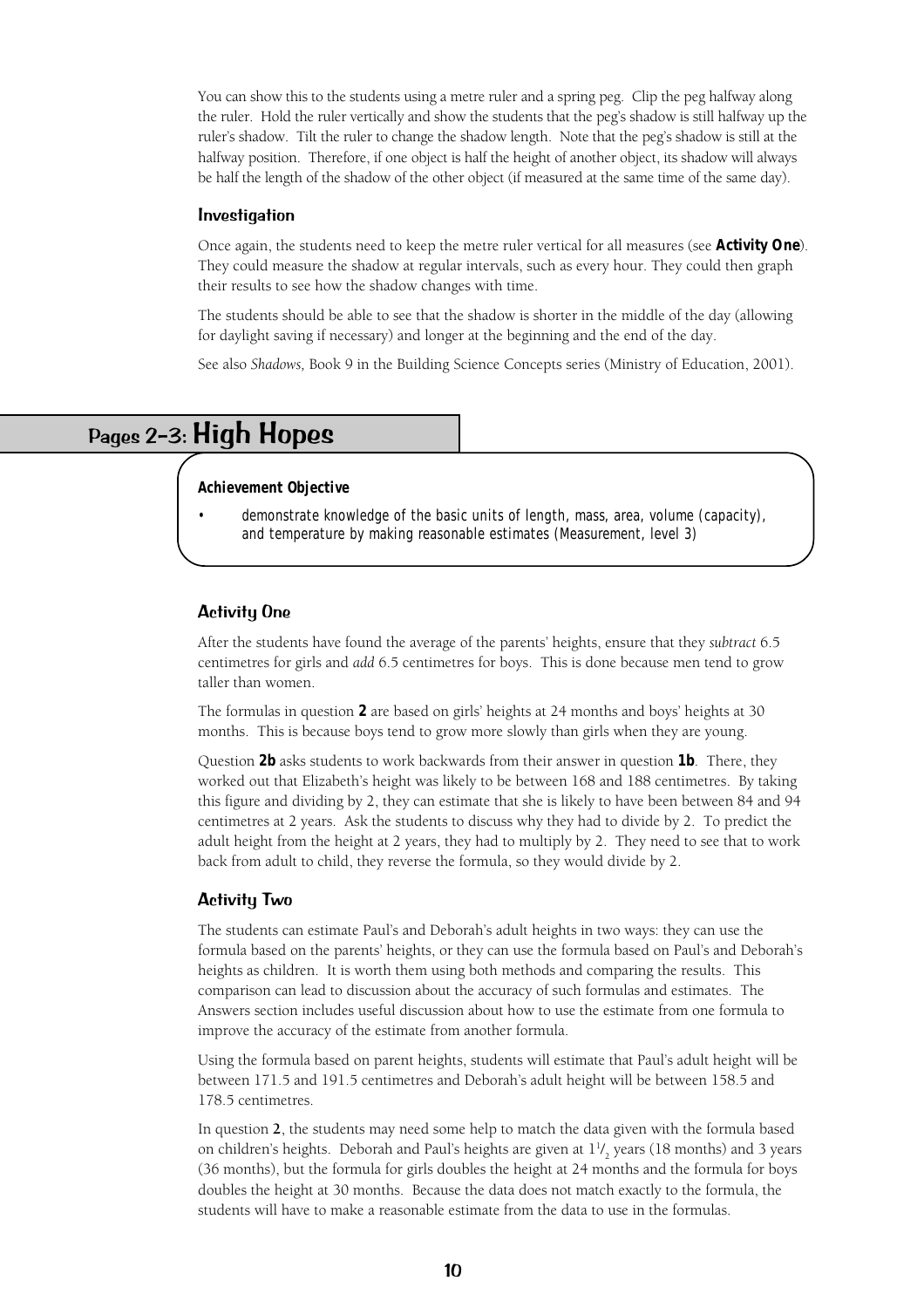|         | At 18 months      | At 36 months | Average 6 month growth                                    |
|---------|-------------------|--------------|-----------------------------------------------------------|
| Deborah | 78 cm             | 94 cm        | $16/2 = 51/2$ cm                                          |
| Paul    | $\frac{75}{5}$ cm | 88 cm        | $^{13}$ / <sub>2</sub> = 4 <sup>1</sup> / <sub>2</sub> cm |

One way to do this would be to work out the average growth between  $1^{1}$ /<sub>2</sub> and 3 years in 6 month periods. To do this, find the difference between the heights at 18 months and 36 months and divide it by 3 (three lots of 6 months).

This means that Deborah at 24 months is likely to be  $83\frac{1}{3}$  centimetres and Paul at 30 months is likely to be  $83\frac{2}{3}$  centimetres. These heights will be doubled to estimate the adult height. (See the Answers for further comment.)

### Page 4: Home Run

### **Achievement Objectives**

- read and interpret everyday statements involving time (Measurement, level 3)
- read and construct a variety of scales, timetables, and charts (Measurement, level 4)

### **Activity**

This activity introduces students to a common timetable layout. By working through the exercise, they will confront the variations needed in laying out a transport timetable so that it solves timetabling problems, such as changes in demand levels over a typical day.

Before the students begin the activity, they could look at the first section, showing buses leaving Karori Park between 6.40 a.m. and 9.50 a.m., to make sure that they understand how to read the timetable.

Ask questions such as:

"What time does the bus that leaves Karori Park at 8.35 a.m. get to Wellington Hospital?" "How long does the trip from Karori Park to the Kilbirnie shops take?" "Is Courtenay Place closer to Karori Park than Lyall Bay? Use the timetable to help you decide."

Ask the students to investigate the frequency of the buses and explain the variations throughout the timetable. For example, the middle section of the timetable, with the 15 minute space between buses, is a different layout. Questions that may help include: "What hours in the day apply to this section of the timetable?"

"Why are there only four times listed in this section for each stop?"

"What time does a bus that leaves Karori Park at 11.20 a.m. get to Wellington Hospital?" "Why did the timetable designers choose to use this layout for the middle section of the day?"

The last section of the timetable reverts to the original format. Ask: "What do the dashes at Lyall Bay for the last two trips of the day mean?"

When the students can confidently read the timetable, they can complete the chart. Ensure they allow 10 minutes after the end of the game for Geoffrey to get to the bus. After they have completed the table, they could investigate other timetables that they are likely to use, such as local bus or train timetables or the times of games in a sports tournament. As well as checking that they can read the timetables accurately, encourage them to think about the layout of the timetables. You could ask, "Why did the designer of the timetable use this particular layout?"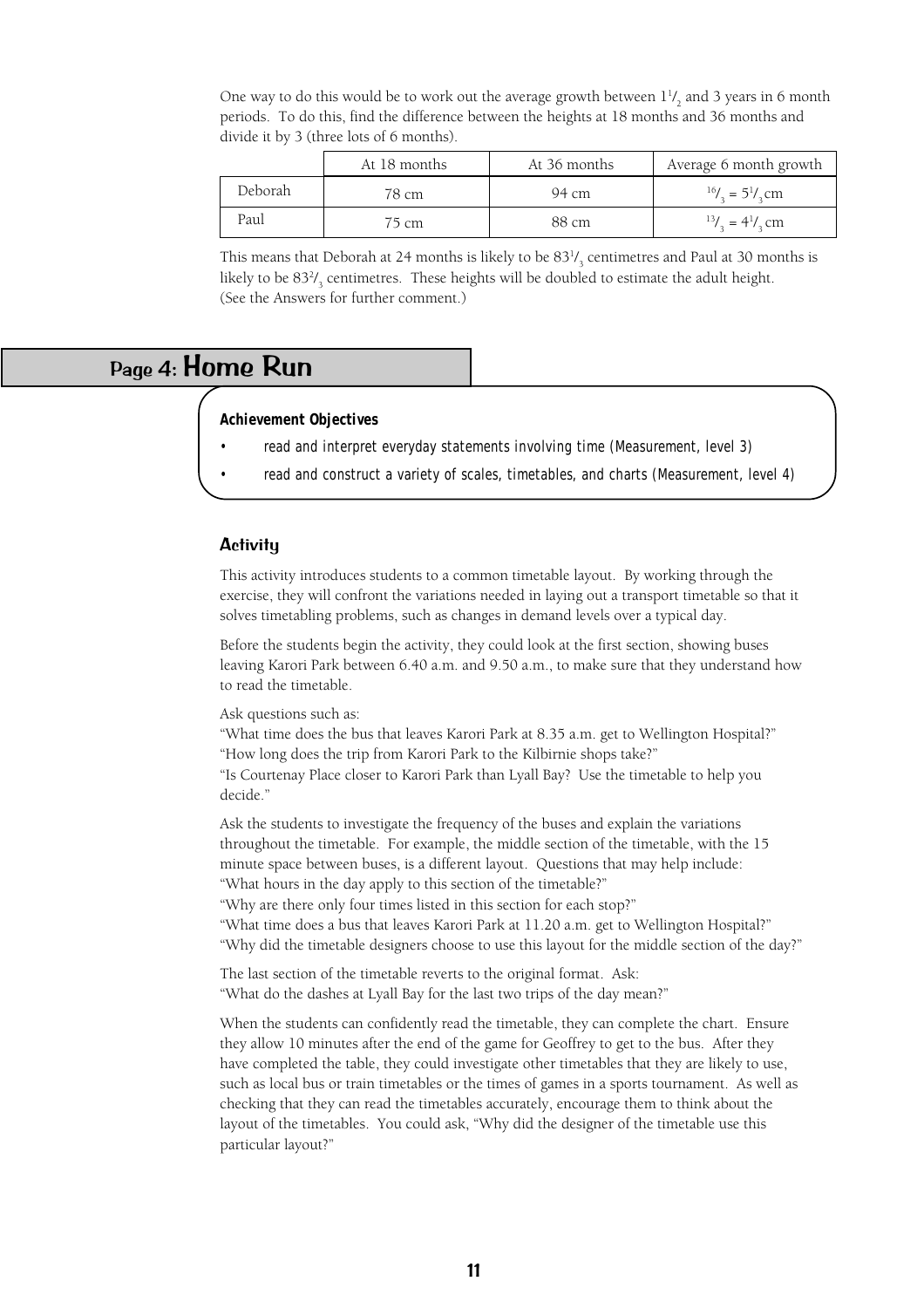# Page 5: Can You?

#### **Achievement Objectives**

- demonstrate knowledge of the basic units of length, mass, area, volume (capacity), and temperature by making reasonable estimates (Measurement, level 3)
- perform measuring tasks, using a range of units and scales (Measurement, level 3)
- carry out measuring tasks involving reading scales to the nearest gradation (Measurement, level 4)
- calculate perimeters of circles, rectangles, and triangles, areas of rectangles, and volumes of cuboids from measurements of length (Measurement, level 4)

In these activities, students work with the length, mass, and volume of a single object to find the length, mass, and volume of a large number of these objects.

#### Activity One

For questions **1**, **2b**, and **2c**, encourage the students to express the answer in a variety of units so that they can see the relationship between centimetres and metres, grams and kilograms, and millilitres and litres. You could challenge some students to express the lengths in kilometres (0.09375 kilometres) or the volume in kilolitres (0.26625 kilolitres).

For question **2a**, the students may find it difficult to get an accurate reading on the scale if they only weigh one can at a time. Encourage them to try a variety of techniques to find a more accurate measure.

Discuss the methods that the class come up with. For example, they could weigh 10 cans and divide by 10 to find the average mass. This should reduce the errors made by weighing one can at a time.

#### Activity Two

In this activity, students estimate rather than calculating more exactly as they did in **Activity One**. For example, in question **1**, they can explore different strategies for estimation. Some may round up the 3 500 000 people to 4 000 000 and find  $\frac{1}{4}$  of this, which is 1 000 000. If they do this, ask them if they can think of a more accurate method, such as rounding 3 500 000 to 3 600 000, which is easily divided by 4. This answer would be 900 000. Others may reduce 3 500 000 to 3 200 000. Their estimate would then be 800 000.

Discuss which strategy gives the closest estimate. Explore the idea of finding the average of the estimates for a more accurate answer. For example:

 $900\ 000 + 800\ 000 = 1\ 700\ 000$ 

 $1700000 \div 2 = 850000$ 

In question **2a**, the students predict the product of 750 (the number of cans used by each household) times their answer to question  $1$ . Some may realise that 750 is  $\frac{3}{4}$  of 1 000 and so work out  $\frac{3}{4}$  of, say, 800 000, which is 600 000, and then multiply this by 1 000 to make 600 000 000. Others may round 750 to 800 and then multiply 800 000 or 900 000 by 800 and get 640 000 000 or 720 000 000 as an answer.

A good technique would be to round up 750 to 800 and then use the lowest estimate of question **1**  $(800 000)$ :  $800 \times 800 000 = 640 000 000$ . This technique of using one high estimate and one low estimate reduces the error caused by rounding and gives a very accurate estimate.

Once again, the calculation in question **2b** will depend on earlier estimates and the students' answers to questions **2a** and **2b** in **Activity One**. Have the students explain their thinking and calculation. Make sure that they use the correct unit in the answer.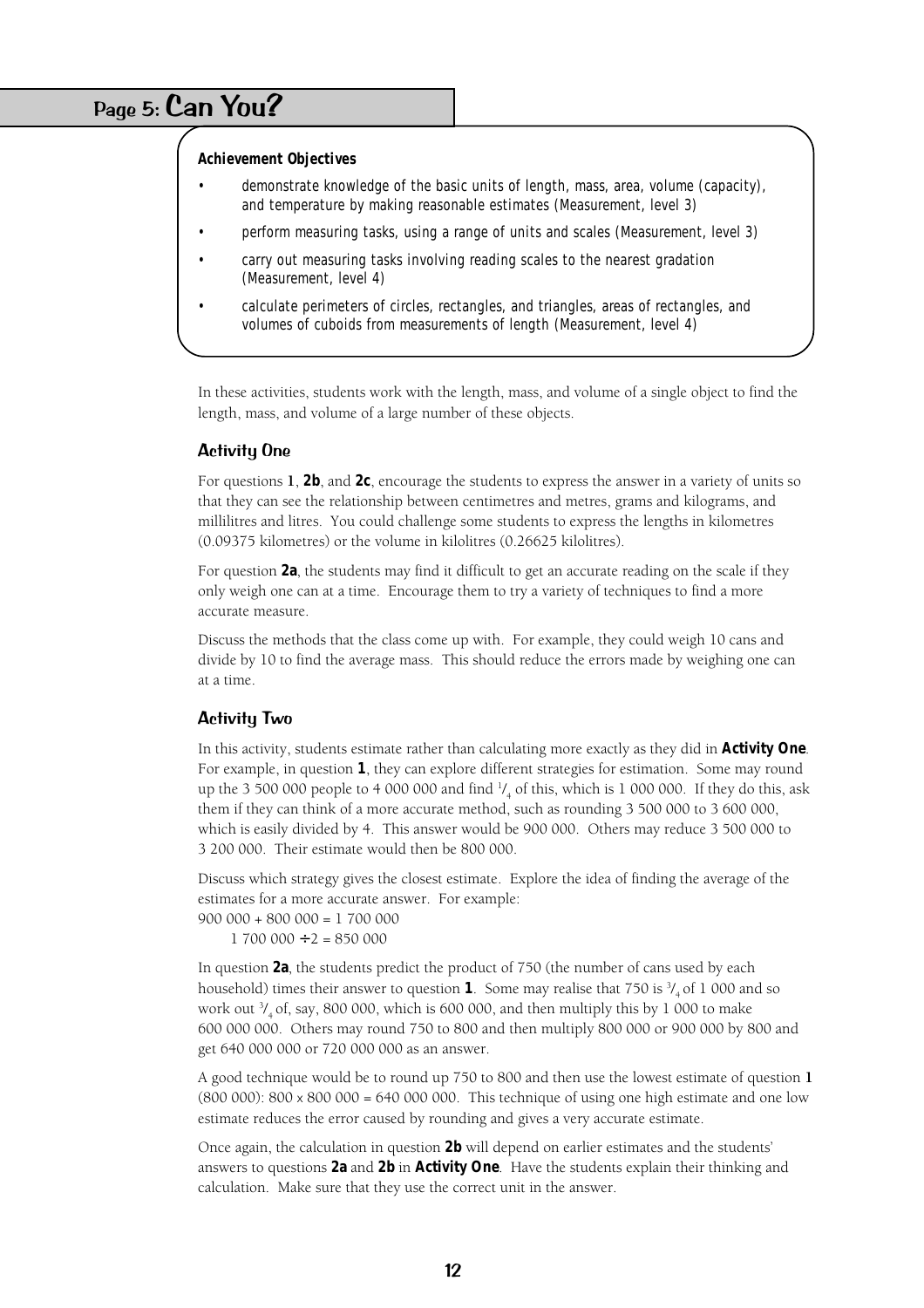For question **3**, the students can either measure a real six-pack or work out the diameter of a can and calculate the volume. The calculation would be  $(3 \times$  the diameter)  $\times$  (2  $\times$  the diameter)  $\times$  125 (the height) plus a little for spacing for the six-pack.



# Page 6: Fuel for Thought

#### **Achievement Objectives**

- demonstrate knowledge of the basic units of length, mass, area, volume (capacity), and temperature by making reasonable estimates (Measurement, level 3)
- carry out measuring tasks involving reading scales to the nearest gradation (Measurement, level 4)

In these activities, students compare the height of the liquid in a container with the amount of liquid. They will see that, depending on the shape of the container, water filled to half the height of the container is not necessarily half the volume of the container.

### Activity One

The students who don't understand how the shape of a container can affect the level of an amount of liquid might answer that all the tanks have the same amount of fuel. A practical demonstration will help them see that this is not the case. (The method suggested here uses siphoning to remove liquid from the container. This means that the students can fairly easily control how much liquid is removed. They may also like to use siphoning instead of tipping for **Activity Two.**)

Mark four equal gradations on the sides of a flask with a large base. Fill the flask to the top mark with water and colour the water with food colouring to make it easier to see. Use some plastic tubing as a siphon and siphon the water into a beaker until it reaches the  $\frac{3}{4}$  mark. At this point, one of the students can stop the flow temporarily by placing their finger over the end of the tube, but they need to make sure that they do not remove the tube from the water in the flask because it will not start flowing again if they do. Remove the beaker and siphon the water into another beaker until the water in the flask reaches the  $\frac{1}{2}$  mark. Repeat this two more times until the flask is empty. The students can then compare the water in the four beakers. They will see that a quarter drop in the height of the water isn't the same as a drop of one-quarter of the capacity.

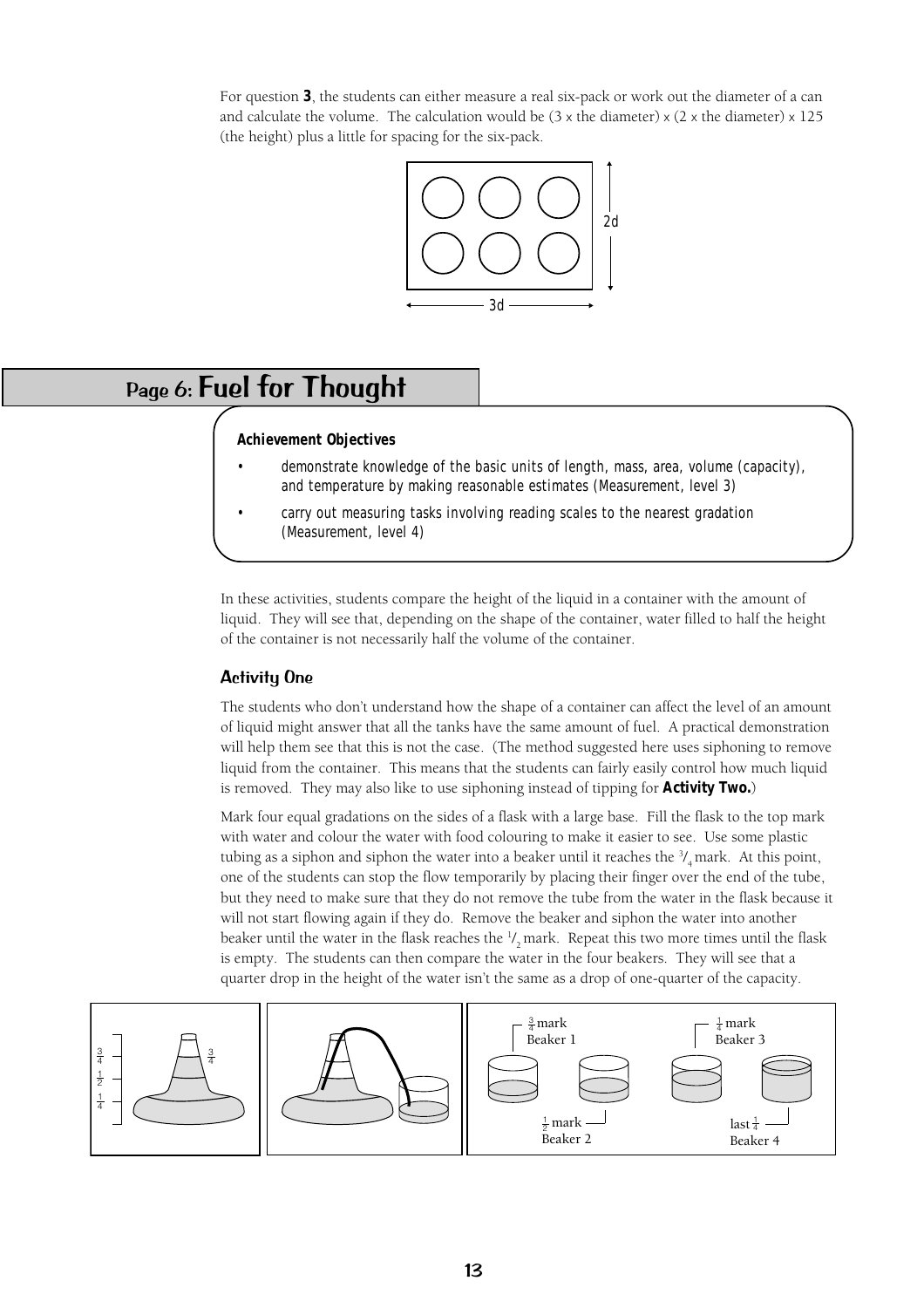#### Activity Two

The experiment above would lead nicely into **Activity Two**, where students graph the results of similar experiments with several different-shaped bottles.

After the students have completed their graphs, they should compare the shape of their graph with the outline of the bottle it comes from and discuss any similarities in the patterns.

Make sure that they have realised that the height of the water drops most quickly at the narrowest part of the bottle and most slowly at the widest part of the bottle.

# Page 7: Cold Comfort

#### **Achievement Objectives**

- demonstrate knowledge of the basic units of length, mass, area, volume (capacity), and temperature by making reasonable estimates (Measurement, level 3)
- calculate perimeters of circles, rectangles, and triangles, areas of rectangles, and volumes of cuboids from measurements of lengths (Measurement, level 4)
- carry out measuring tasks involving reading scales to the nearest gradation (Measurement, level 4)

#### Activity One

In this activity, students work with the equivalent volumes of  $1\ 000\ \text{cm}^3$ , a  $1\ 000\ \text{place-value}$ cube, and 1 litre. A 1 000-place-value cube is  $1\,000 \text{ cm}^3$ , and the bin is 30 centimetres  $\times$  30 centimetres x 30 centimetres (or 27 000 cm3 ), so three cubes will fit in the width, three will fit in the length, and three will fit in the depth.  $3 \times 3 \times 3$  (or  $3^3$ ) = 27, so 27 place-value cubes fit in the bin. The students may like to model this with place-value cubes.

A 1 000-place-value cube is easy to make. Cut a 10 centimetre x 10 centimetre x 10 centimetre block of wood and draw centimetre gridlines on the surface. It can be used to remind the students what a 1 litre volume looks like.

A good way of relating 1 000 cubic centimetres to 1 litre is to shape a bit of Plasticine into an exact 1 cm cube. Take a measuring cylinder (available from the science room) and half fill it. Then carefully lower the Plasticine cube into the water. The easiest way to do this is pick it up with a toothpick. Take note of how much the water level rises (1 millilitre). This shows that 1 000 cubic centimetres is 1 000 millilitres, which is 1 litre.

A 1 000-place-value cube and 1 000  $\text{cm}^3$  both have the same volume as 1 litre. The students can use their answer to question **1** to answer question **2**. If 27 place-value cubes fit in the bin, the size of the bin must be 27 litres.

The students could also calculate the volume using the formula  $V = L \times W \times D$  (where  $V =$  volume, L = length, W = width, and D = depth).  $30 \times 30 \times 30 = 27000 \text{ cm}^3$ , so the volume is 27 litres.

#### Activity Two

In this activity, the students are reversing the process they used in **Activity One**. In that activity, they used the dimensions to find the capacity. Here, they use the capacity to find the dimensions.

The students could begin by estimating what size supermarket box would hold 10 litres, 48 litres, and 80 litres. They could then check their estimate by measuring the dimensions and calculating the capacity.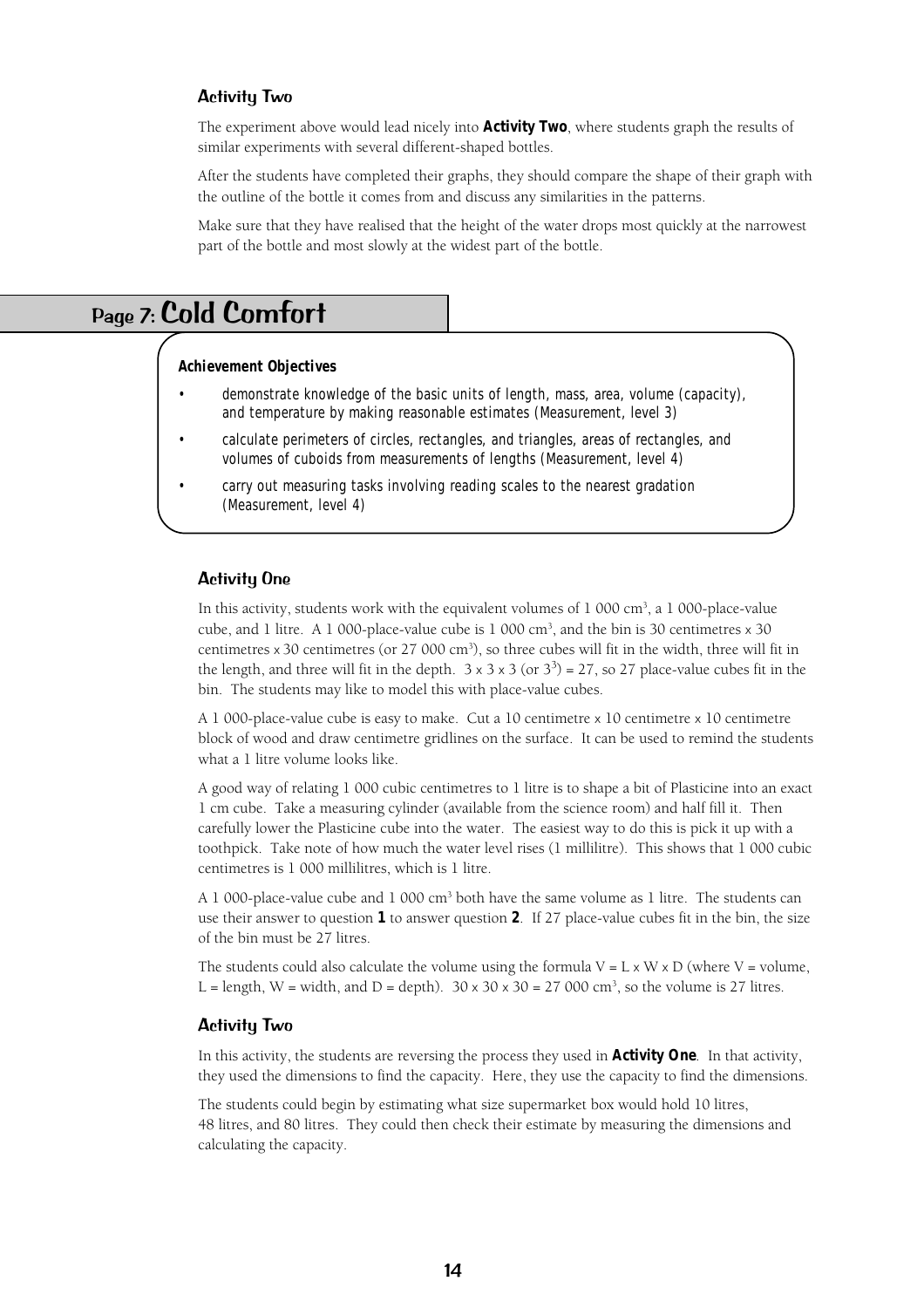Another approach is for the students to make a chart showing some dimensions for each box that would result in the required capacity and then select one that would be practical to use. For example:

| Length          |          | Width |   | Depth           |     | Total                |     | Capacity  |
|-----------------|----------|-------|---|-----------------|-----|----------------------|-----|-----------|
| 100 cm          | X        | 10 cm | X | 10 cm           | $=$ | $10000 \text{ cm}^3$ | $=$ | 10 litres |
| 50 cm           | X        | 20 cm | X | $10 \text{ cm}$ | $=$ | $10000 \text{ cm}^3$ | $=$ | 10 litres |
| 40 cm           | $\times$ | 25 cm | X | 10 cm           | $=$ | $10000 \text{ cm}^3$ | $=$ | 10 litres |
| $25 \text{ cm}$ | X        | 20 cm | X | $20 \text{ cm}$ | $=$ | $10000 \text{ cm}^3$ | =   | 10 litres |

For 48 litres

For 10 litres

| Length           |          | Width           |        | Depth             |     | Total                  |                          | Capacity            |
|------------------|----------|-----------------|--------|-------------------|-----|------------------------|--------------------------|---------------------|
| 120 cm           | $\times$ | $20 \text{ cm}$ | X      | $20 \text{ cm}$   | $=$ | 48 000 cm <sup>3</sup> | $=$                      | 48 litres           |
| 60 cm            | $\times$ | $40 \text{ cm}$ | X      | $20 \text{ cm}$   | $=$ | 48 000 cm <sup>3</sup> | $=$                      | 48 litres           |
| 30 cm            | $\times$ | 40 cm           | X      | 40 cm             | $=$ | 48 000 cm <sup>3</sup> | $=$                      | 48 litres           |
| For 80 litres    |          |                 |        |                   |     |                        |                          |                     |
| Length           |          | Width           |        | Depth             |     | Total                  |                          | Capacity            |
| $200 \text{ cm}$ | $\vee$   | 20cm            | $\vee$ | $20 \, \text{cm}$ |     | $80.000 \text{ cm}^3$  | $\overline{\phantom{0}}$ | $80 \text{ litres}$ |

|  | $200 \text{ cm}$ x $20 \text{ cm}$ x $20 \text{ cm}$ = |  | $80\,000\,\mathrm{cm}^3$ =                                                                          | 80 litres |
|--|--------------------------------------------------------|--|-----------------------------------------------------------------------------------------------------|-----------|
|  |                                                        |  | $100 \text{ cm}$ x $40 \text{ cm}$ x $20 \text{ cm}$ = $80\,000 \text{ cm}^3$ = $80 \text{ litres}$ |           |
|  |                                                        |  | 50 cm $x$ 40 cm $x$ 40 cm = 80 000 cm <sup>3</sup> = 80 litres                                      |           |
|  |                                                        |  |                                                                                                     |           |

Note that these measurements should be for the inside of the container.

# Page 8: Cool It

#### **Achievement Objectives**

- demonstrate knowledge of the basic units of length, mass, area, volume (capacity), and temperature by making reasonable estimates (Measurement, level 3)
- carry out measuring tasks involving reading scales to the nearest gradation (Measurement, level 4)

#### Investigation

Caution: Hot water taps usually give hot water at approximately 55°C. Many primary schools do not have normal hot water taps at this temperature. You will need to ensure that water from a Zip heater or electric jug is provided between 50°C and 55°C. Do not let the students handle very hot water.

Have the students set up the six test tubes in the toothpaste packets, with another non-insulated tube in the holder. Each student should practise reading their spirit thermometer accurately and with reasonable speed.

Check that everything is ready before the students take the temperature of the water in the jug. Fill all the test tubes as quickly as is practicable then have a student start the stopwatch to measure each 21 / 2 minute period.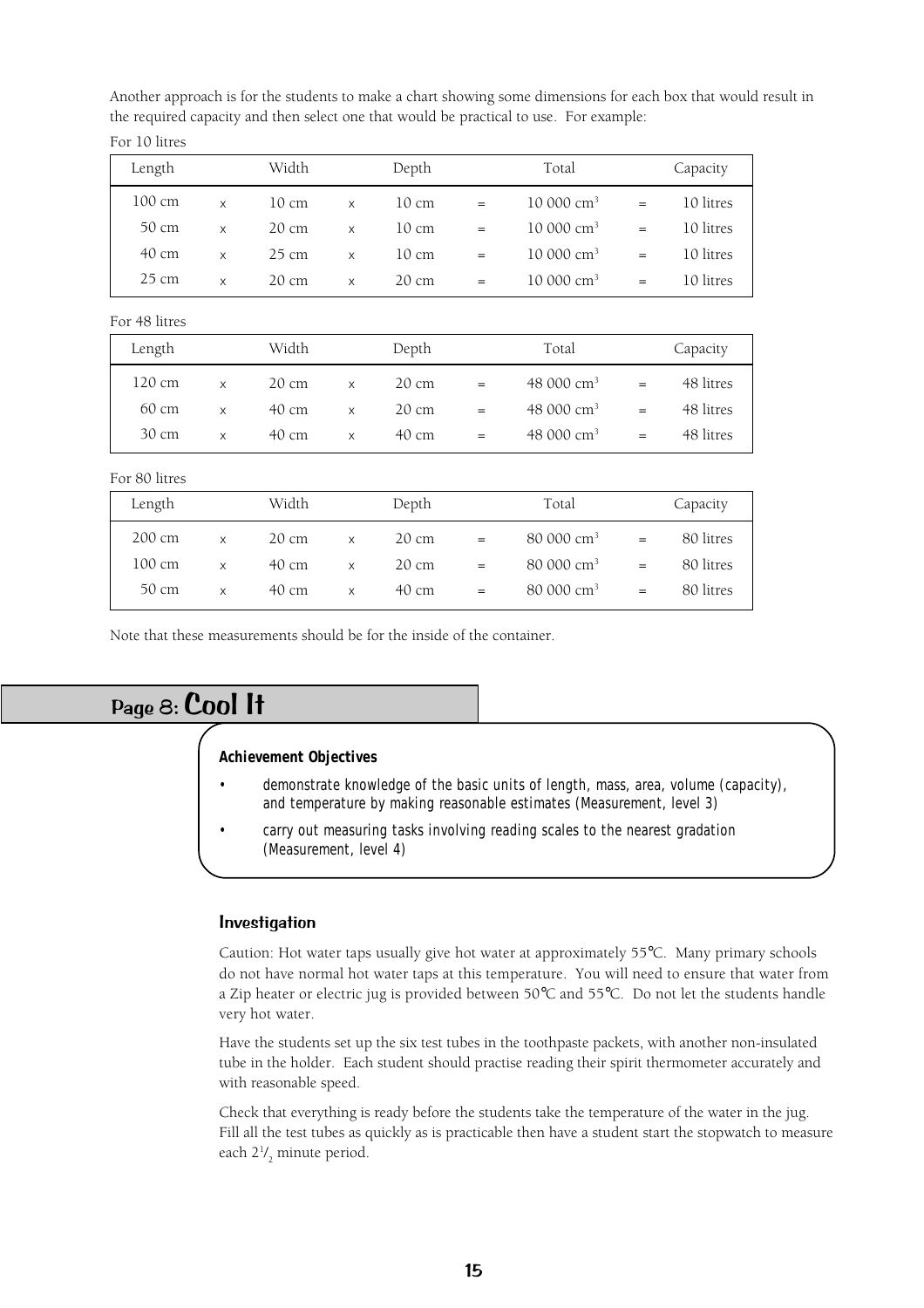All the insulated test tubes should cool more slowly than the uninsulated one. Which test tube cools more slowly will depend on how well the insulating material "protects" the warm water from the outside environment. Just as a marble perched on a slope rolls down to level ground, so hot objects lose their heat to the surrounding environment until they are the same temperature as their surroundings. The task of the insulating material is to stop the heat being lost to the surrounding environment. Some insulators are better than others. For more information on this topic, you might like to visit the following website:

http://www.eecs.umich.edu/mathscience/funexperiments/agesubject/lessons/caps/htransfer.html

For other background information on heat and insulation, see Science Focus: Heat in *Making Better Sense of the Physical World* (Ministry of Education, 1999).

The third method of heat transfer is called radiation. Another test tube could be painted in aluminium paint to see if this method of insulation can prevent heat loss.

# Page 9: Breaking Bags

#### **Achievement Objectives**

- demonstrate knowledge of the basic units of length, mass, area, volume (capacity), and temperature by making reasonable estimates (Measurement, level 3)
- perform measuring tasks, using a range of units and scales (Measurement, level 3)
- carry out measuring tasks involving reading scales to the nearest gradation (Measurement, level 4)

#### **Activitu**

Many shoppers complain that plastic shopping bags don't hold very much before they break. Here is an opportunity to test out an interesting everyday situation, even though it may not be strictly realistic because the bag doesn't have to be lifted or the handles subjected to a moving, jiggling load.

This experiment may have some surprising results. Some bags can hold as much as 18 kilograms of carefully packed bricks before giving way. You will need to supervise this activity carefully so that the students do not get injured if bricks fall out of the plastic bag. One alternative is to use packets of rice. Another way is to fill small freezer bags with sand until the bag and the sand have a mass of 250 grams.

Results will vary widely. If the students wrap the bricks in newspaper, as suggested, they will need to include the mass of the newspaper. The way the bricks are placed or dropped into the bag will affect the result. Placing bricks with a corner poking into the plastic at the bottom of the bag may also cause early breakage. Does the placement of the handles wide apart or close together change the result? These ideas could be explored in an extended investigation.

Question **2** draws on the students' knowledge that 1 litre of water has a mass of 1 kilogram. So, if they are using 1.5 litre plastic bottles filled with water, the mass will be 1.5 kilograms (with a little extra for the mass of the plastic bottle).

In question **3**, try and have the students keep as many aspects as possible the same. Use the same bricks, rocks, or water bottles, put them in the bag in the same way, and have the handles in the same positions. This should highlight the idea of fair testing by trying to have everything constant except the variable being tested. A good question to conclude this activity would be, "Did we do a fair test?" and have the students explain their views.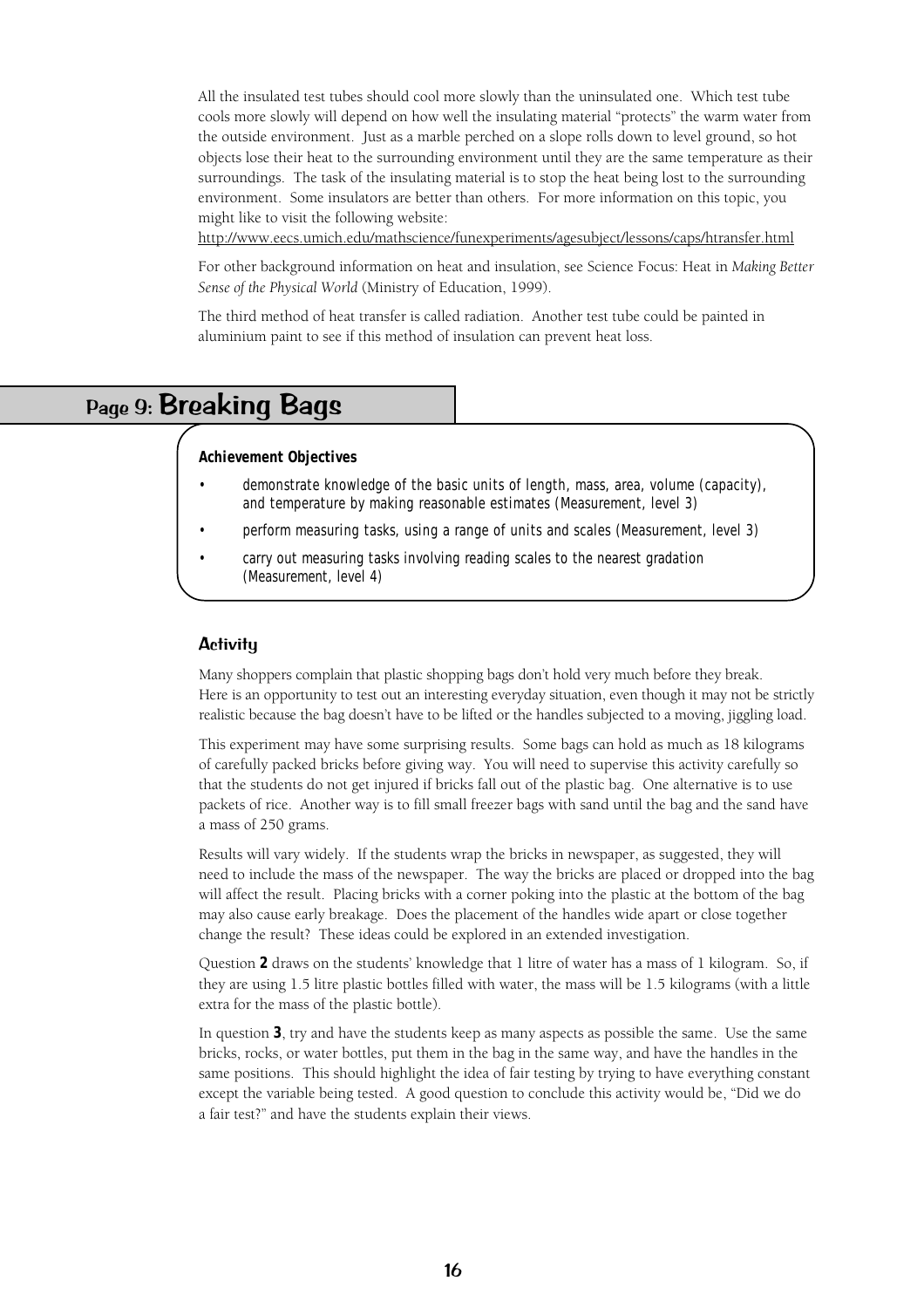# Page 10: Hundreds and Thousands

#### **Achievement Objectives**

- read and interpret everyday statements involving time (Measurement, level 3)
- carry out measuring tasks involving reading scales to the nearest gradation (Measurement, level 4)
- perform calculations with time, including 24-hour clock times (Measurement, level 4)

### **Activity**

The purpose of this activity is for students to find an efficient way to work out how long it would take them to perform various tasks, without actually completing all the tasks. Introduce the activity carefully so that the students do not waste their time completing the task. Ask them to suggest quick ways to time each task. They might suggest that they do a fraction of each task and from this, calculate the time to do the complete task.

If necessary, suggest this strategy by asking questions such as:

"How could you use the time taken to blink 10 times to make a good estimate for 1 000 blinks?" "What fraction are you actually measuring?"

"How can you use this fraction to work out the time for the whole task?"

A common example of this that you could discuss with the students is taking a pulse. A pulse is usually measured in beats per minute, but the beats of the pulse are rarely counted for a whole minute. Usually they are counted for 10 seconds (which is  $\frac{1}{6}$  of a minute) and then this count is multiplied by 6 to give the number of beats per minute.

Make sure that the students can use the reciprocal of the fraction, for example,  $\frac{1}{10}$  and  $\frac{10}{11}$ , to solve the problem. They should be able to explain this in words, such as: "If we only measure  $\frac{1}{10}$  of the task, we could work out the time by multiplying that measure by 10."

The students could use class time to work out a good fraction to use with each task. They could then measure some of the tasks for homework, using the reciprocal of the fraction to answer each question.

# Page 11: Candle Trials

### **Achievement Objectives**

- demonstrate knowledge of the basic units of length, mass, area, volume (capacity), and temperature by making reasonable estimates (Measurement, level 3)
- read and interpret everyday statements involving time (Measurement, level 3)
- carry out measuring tasks involving reading scales to the nearest gradation (Measurement, level 4)
- perform calculations with time, including 24-hour clock times (Measurement, level 4)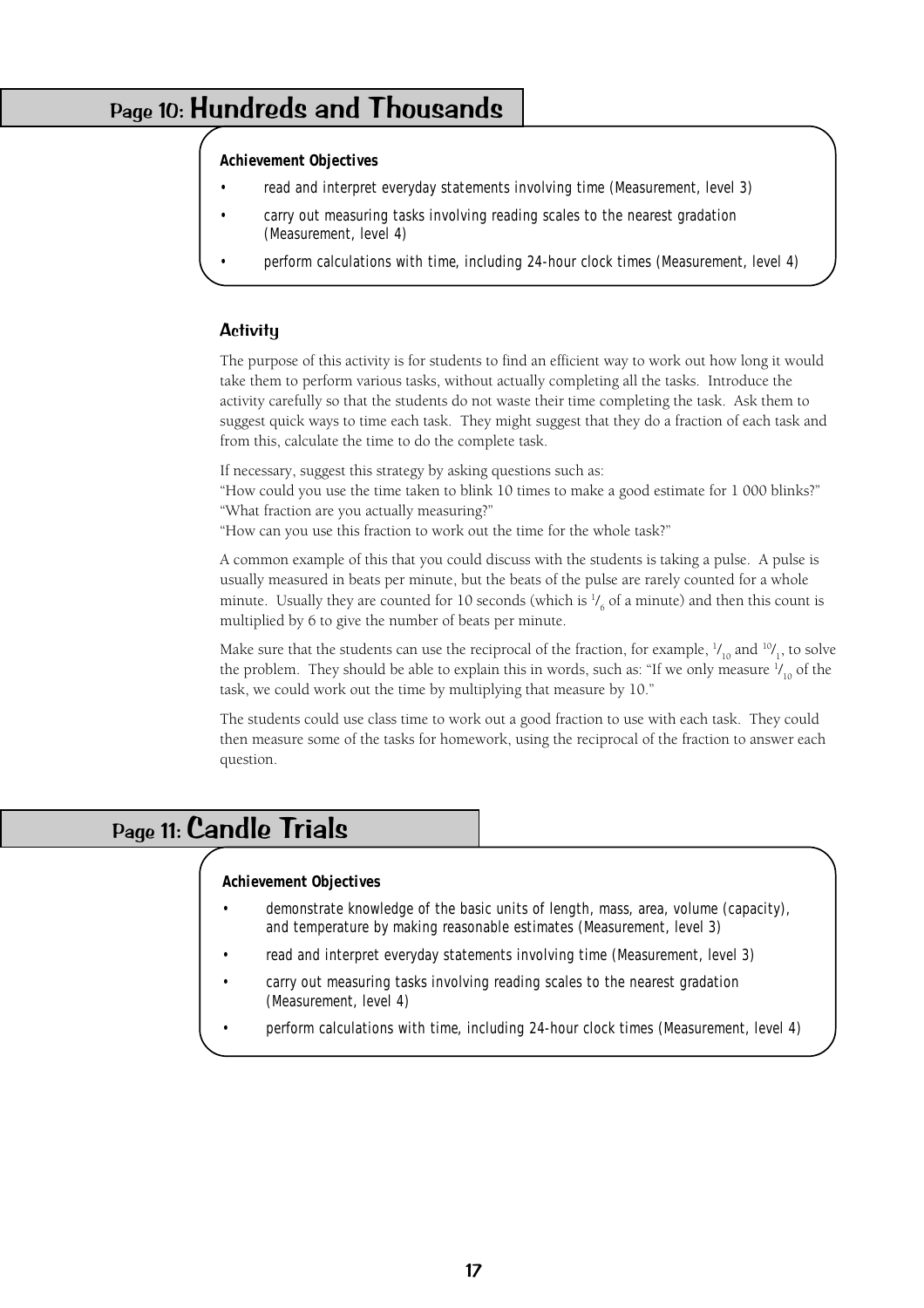### **Activity**

This activity provides a scientific context for students to develop and apply statistics skills.

Some careful preparation is necessary:

- Ensure that the working surface is smooth and level. A small whiteboard laid on some desks works well.
- Use food colouring to make the water level easier to observe.
- Remove labels from the jar so that observation is unimpeded.
- Place the candle on a lid that is smaller than the tops of the jars so that the jar can fit over it. The lid will collect any drips from the candle and can also be used to help stick down the candle if it is wobbly.
- Cut the candles so that they are smaller than the jars being used, but they should be at least 5 centimetres in height.

The students could work in groups of three or four, with designated tasks to encourage safe practice:

- a responsible person to light the candle (or you may do this)
- a person to place the jar over the candle
- a person to time the activity with a stopwatch, from placing the jar until the flame goes out
- a person to record the results on a table.

Ensure that the students realise that the flame went out because it had used all the oxygen that was in the air.

Question **3** develops higher order thinking by applying the results of the previous work. The students can use their previous results to find the rate, in millilitres per second, at which the candle uses the oxygen in the air. For example, if the candle in a 700 millilitre jar went out in 23 seconds, the rate would be  $700 \div 23$ , which is approximately 30 millilitres per second. This rate could then be used to estimate the time taken for other jars.

| Jar size | Rate.            | Estimated time taken |  |  |
|----------|------------------|----------------------|--|--|
| 150 mL   | 30 mL per second | 5 seconds            |  |  |
| 300 mL   | 30 mL per second | 10 seconds           |  |  |

#### Investigation

Once the jar is in position, the students should carefully watch the water level inside the jar. They may notice that at first it drops a little as the flame adds some water vapour and carbon to the inside of the jar as well as expanding the gas in the jar by heating it.

The level will then rise up and stop rising 1 or 2 seconds after the flame goes out. Make sure that the students mark the height of the water in the jar before lifting out the jar. They should see that the water has risen approximately  $\frac{1}{5}$  of the way up the jar. This is the amount of oxygen that has been removed from the air by the burning candle. This shows that air contains  $\frac{1}{5}$  or 20% oxygen. Most of the rest is nitrogen.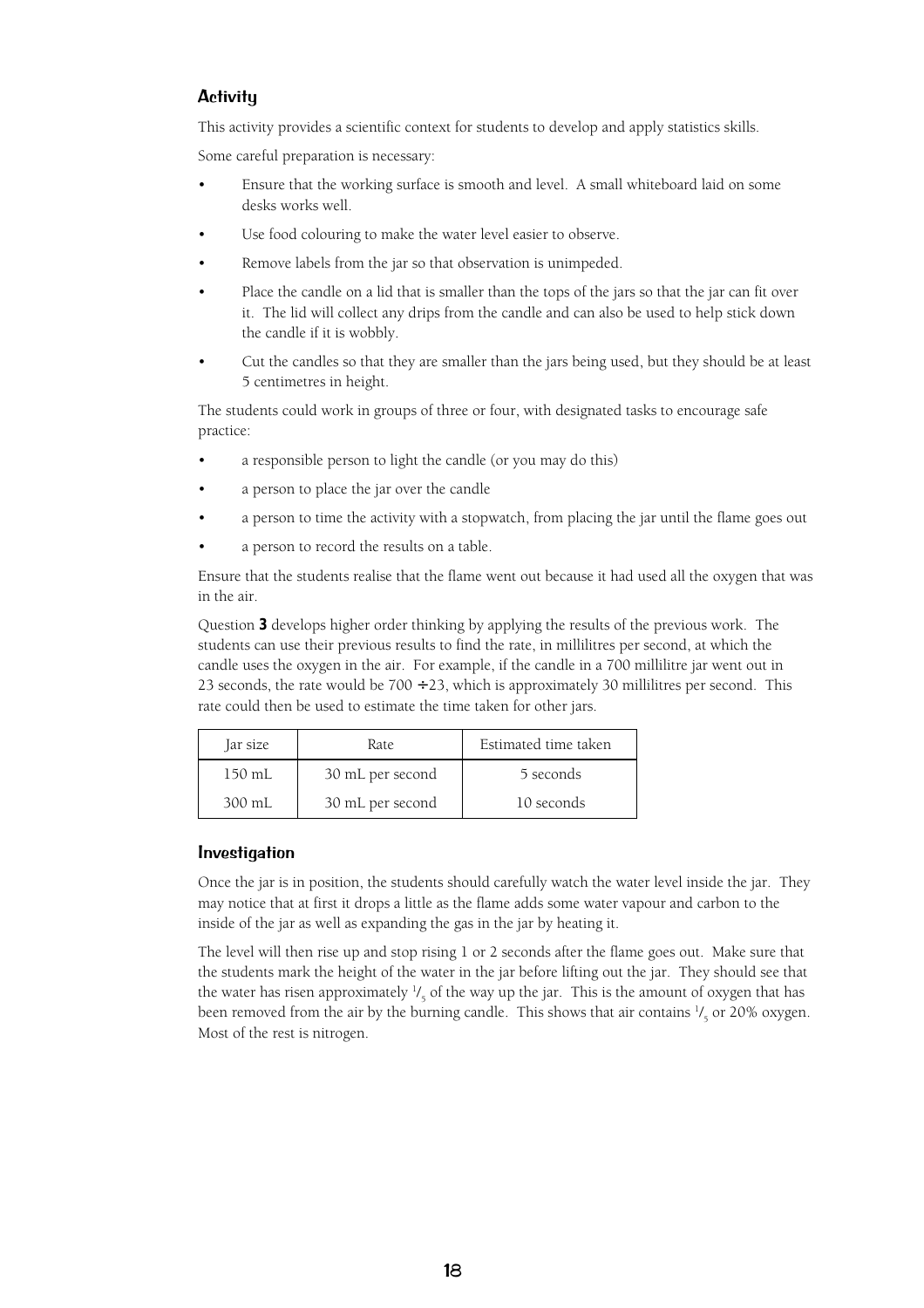## Page 12: Hearty Applause

#### **Achievement Objectives**

- demonstrate knowledge of the basic units of length, mass, area, volume (capacity), and temperature by making reasonable estimates (Measurement, level 3)
- perform measuring tasks, using a range of units and scales (Measurement, level 3)
- read and interpret everyday statements involving time (Measurement, level 3)
- show analogue time as digital time, and vice versa (Measurement, level 3)
- carry out measuring tasks involving reading scales to the nearest gradation (Measurement, level 4)
- perform calculations with time, including 24-hour clock times (Measurement, level 4)

### Activity One

The students may like to model their hearts using 500 grams of playdough. They could make a core using newspaper and build up the heart model with the dough. Ask them to try and make the distance around the heart the same as the distance around their clenched fist. Alternatively, they could weigh and measure objects at home or school to find something the right shape and size. For example, they could try a 500 gram pack of butter, a shot put, a hockey ball, a stone, or a hacky sack.

### Activity Two

Measuring 5 litres will help the students visualise how much blood their heart pumps per minute. After they have done question **2**, they could measure 50 millilitres to see how much blood their heart pumps with each beat.

#### **Investigation**

Before the students begin the investigation, discuss with them ways to accurately take their pulse. They may like to work in pairs, with one person taking the other person's pulse or one person timing while the other person takes their own pulse.

If the students are trying various exercises to test out their pulses, make sure they do not try to exceed the 75% of the maximum rate for their age. Students with colds or other viral symptoms should not participate in these physical exercises, but they could do some research on the subject.

Repetitive, aerobic exercises are the easiest way to increase the pulse to the desired heart rate. Jogging, skipping, cycling, and fitness circuit activities would all be useful.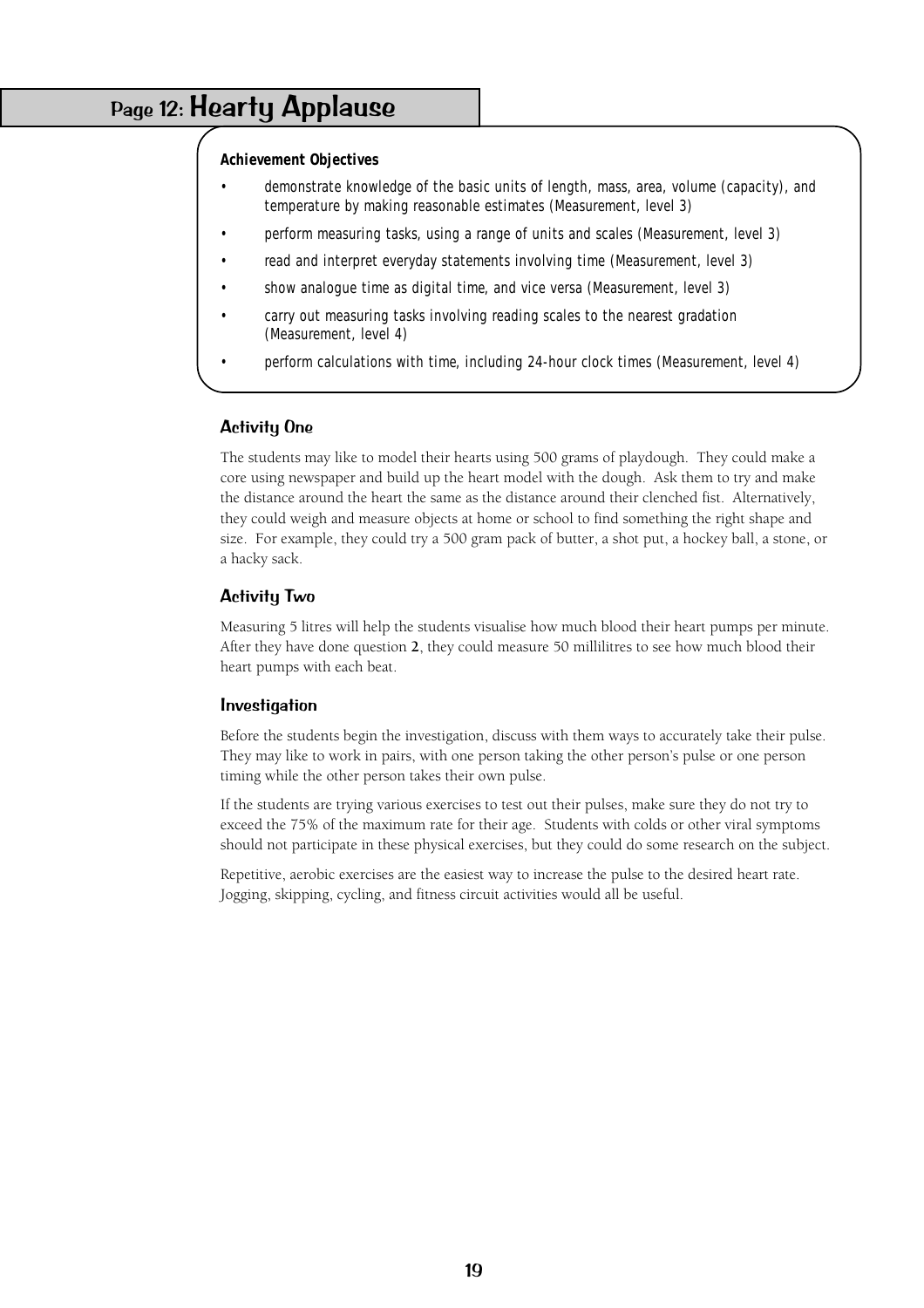# Page 13: Pondering Pendulums

#### **Achievement Objectives**

- read and interpret everyday statements involving time (Measurement, level 3)
- carry out measuring tasks involving reading scales to the nearest gradation (Measurement, level 4)
- perform calculations with time, including 24-hour clock times (Measurement, level 4)

#### Investigation One

One way to make a pendulum that is easily adjusted is to use a fishing line with a sinker on the end. Hang the line over a plank that is 1 centimetre thick, and then use a spring peg to clip the line to the plank. The students can easily adjust the length, and the pendulum swings more truly than if the line is held by hand.



Investigation will show that the shorter the length of the string, the faster the pendulum completes a full swing and the longer it is, the slower the swing. Note that the length of the arc that the pendulum swings does not affect the time of the swing. Only the length of the string affects the time. This is how some pendulum clocks are adjusted for accuracy. The weight is moved slightly up or down the length of the arm.

#### Investigation Two

The result of the investigation in question **1** should confirm that as long as the string length is unaltered, the time taken for each full swing will always stay the same, even though the speed of the pendulum slows down. Discuss the reason for this. The students may be able to see intuitively that as the pendulum slows, the swing distance shortens, so the time for each swing stays the same.

A good website that can be used for the investigation in question **2** is www.howstuffworks.com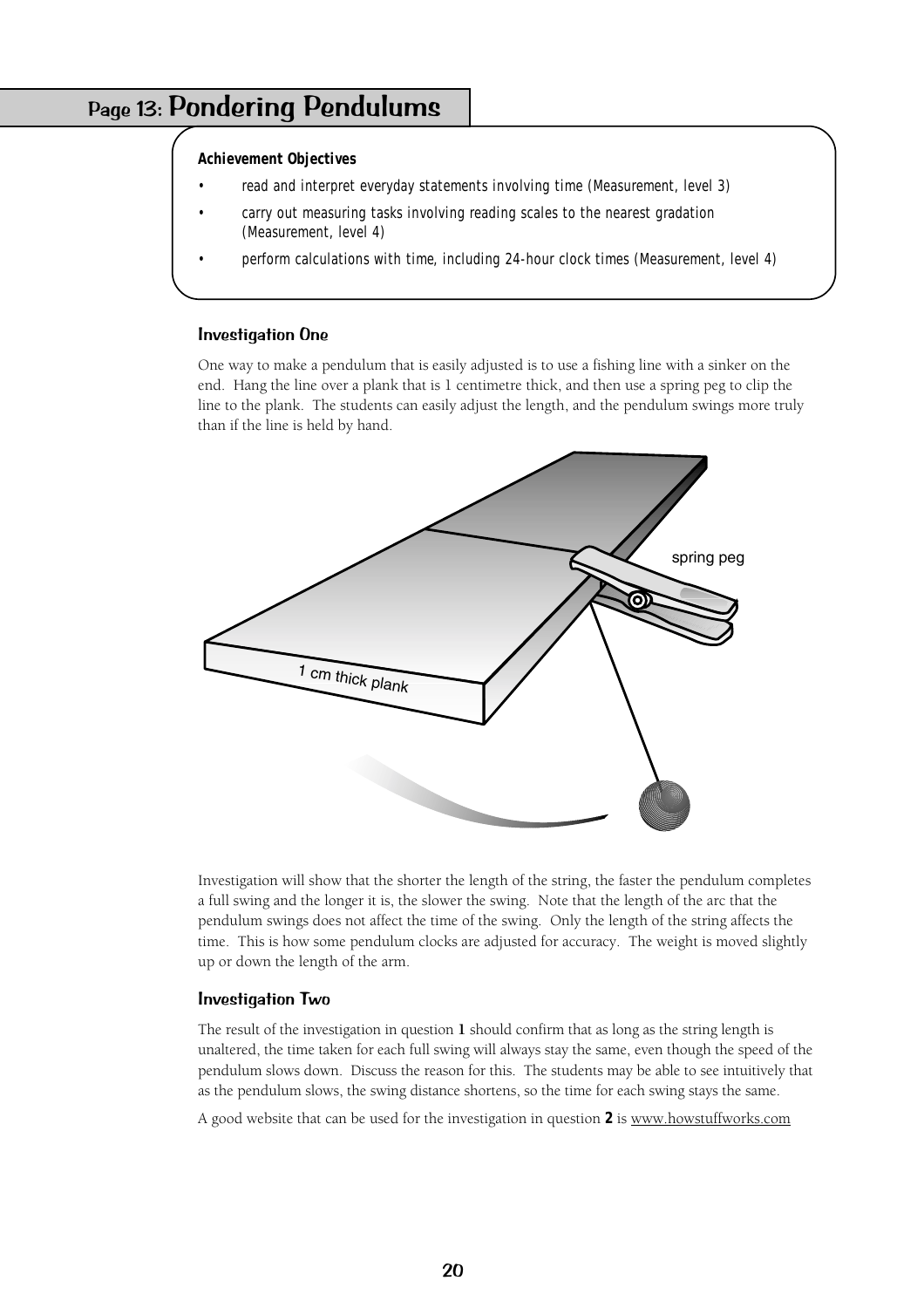# Pages 14–15: Gigantic Jumbo

#### **Achievement Objectives**

- demonstrate knowledge of the basic units of length, mass, area, volume (capacity), and temperature by making reasonable estimates (Measurement, level 3)
- perform measuring tasks, using a range of units and scales (Measurement, level 3)
- read and interpret everyday statements involving time (Measurement, level 3)
- carry out measuring tasks involving reading scales to the nearest gradation (Measurement, level 4)
- calculate perimeters of circles, rectangles, and triangles, areas of rectangles, and volumes of cuboids from measurements of length (Measurement, level 4)
- read and construct a variety of scales, timetables, and charts (Measurement, level 4)
	- perform calculations with time, including 24-hour clock times (Measurement, level 4)

#### Activity One

Have the students use their knowledge of the size of their playing field to estimate the positions for the pegs to show the length and wingspan. Then they can use a trundle wheel or a 20 metre tape measure to confirm the actual positions for the pegs.

Remind the students how to use the trundle wheel correctly. Most trundle wheels revolve in only one direction so the clicking device will not break. Show the students the correct starting position so that the wheel makes a full turn before the count begins.

One way of finding an object that would be the same height as a jet would be to mark a distance of 19.4 metres with pegs on the ground. Then hold a metre ruler at arms' length and parallel to the 19.4 metre marks and walk backwards until the length of the ruler appears to be the same as the marks. (Perspective will make the marks seem closer together the further back you stand.) Measure the distance between you and the marks. Next, hold the ruler vertically and at arms' length and find an object that appears to be the same height as the ruler when you are standing the same distance back from it. This will be the height of the jet.



Alternatively, the students could use the shadow technique on page **1** of the students' booklet to find an object 19.4 metres high.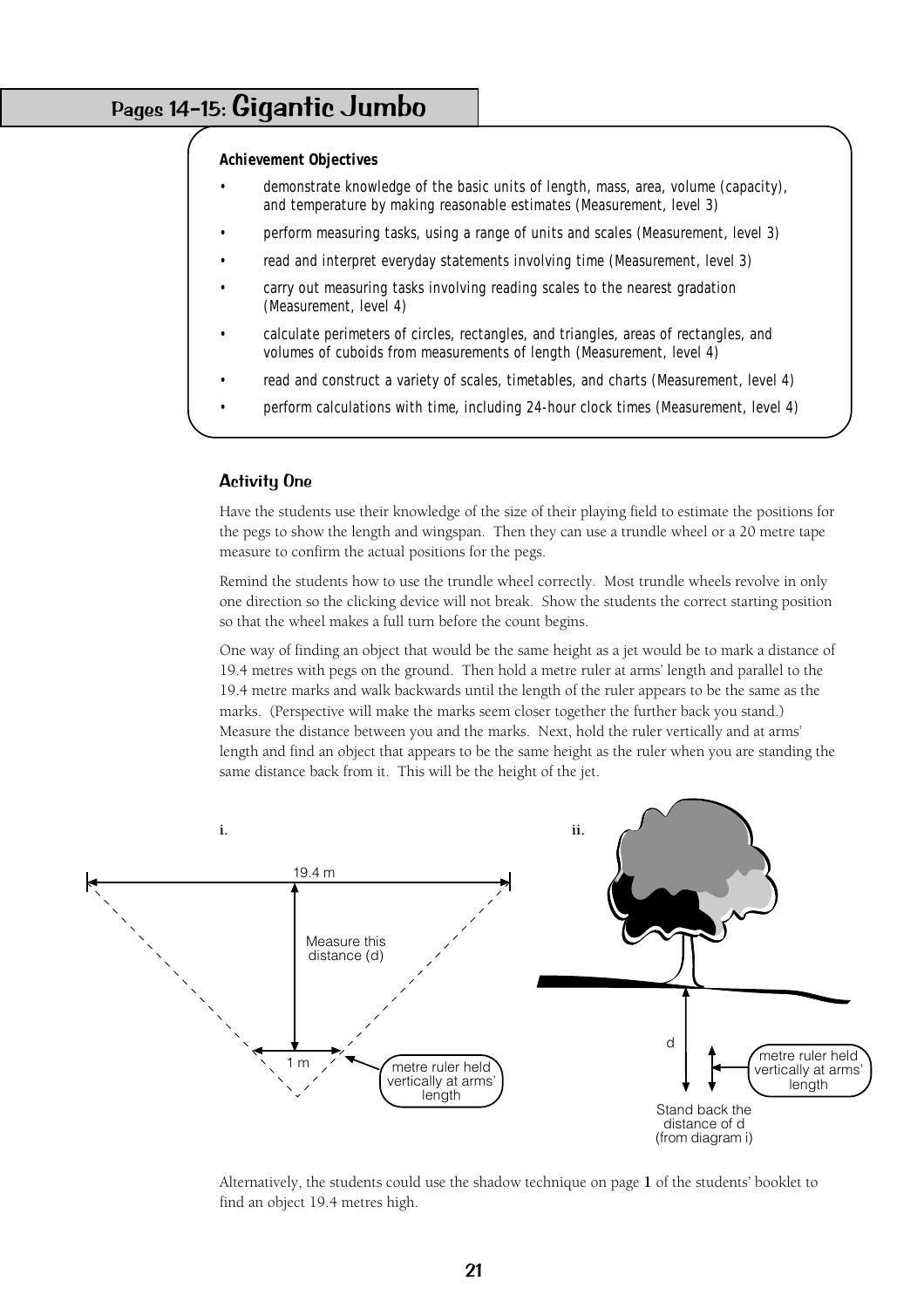#### Activity Two

Have the students answer question **1** in kilograms and tonnes to highlight the relationship between these two units of measurement. In question **2**, the volume could also be expressed as 37.44 m<sup>3</sup> or as 37 440 000 cm<sup>3</sup> because 1 000 000 cm<sup>3</sup> equals 1 m<sup>3</sup>.

A cubic metre is a cube with sides of 1 metre. There are 100 centimetres in a metre, so this means each side of the cube is 100 centimetres long. If you calculate the volume of the cube in centimetres, it will be  $100 \times 100 \times 100 = 1000000$  cubic centimetres.



The students could compare this result to the volume of their classroom.

#### Activity Three

Note that question **1** requires direct flights that must be at least 6 700 kilometres (that is, half a tank of fuel) away from the point of departure. The International Country and Area Codes section in the telephone book, referred to in question **2**, shows how many hours each place is behind New Zealand. Daylight saving is specifically excluded from the question because this could cause unnecessary complications for the students. However, the impact of daylight saving on travel is an interesting topic for discussion.

The students should be able to work out the times without too much difficulty. Singapore, for example, is 4 hours behind New Zealand before daylight saving. So if the 747 departs Auckland on a Wednesday at 3.00 p.m., the flight will take 10 hours 15 minutes, which would make it 1.15 a.m. on Thursday, New Zealand time. But take off 4 hours, and the time would be 9.15 p.m. on Wednesday in Singapore.

| Depart<br>NZ           | 24 hour<br>time | Time in<br>flight | NZ time of<br>arrival at<br>destination | Time<br>adjustment | Local time               | 24 hr<br>time |
|------------------------|-----------------|-------------------|-----------------------------------------|--------------------|--------------------------|---------------|
| 3.00 p.m.<br>Wednesday | 1500            | 10 hr 15 min      | $1.15$ a.m.<br>Thursday                 | $-4$ hrs           | $9.15$ p.m.<br>Wednesday | 2115          |

A chart like this may be useful:

Another activity that deals with international time zones is on page 18 of *Algebra,* Figure It Out, Levels 3–4.

For **Activity Three**, question **3**, you may need to discuss with the students how to work out 24 hour time.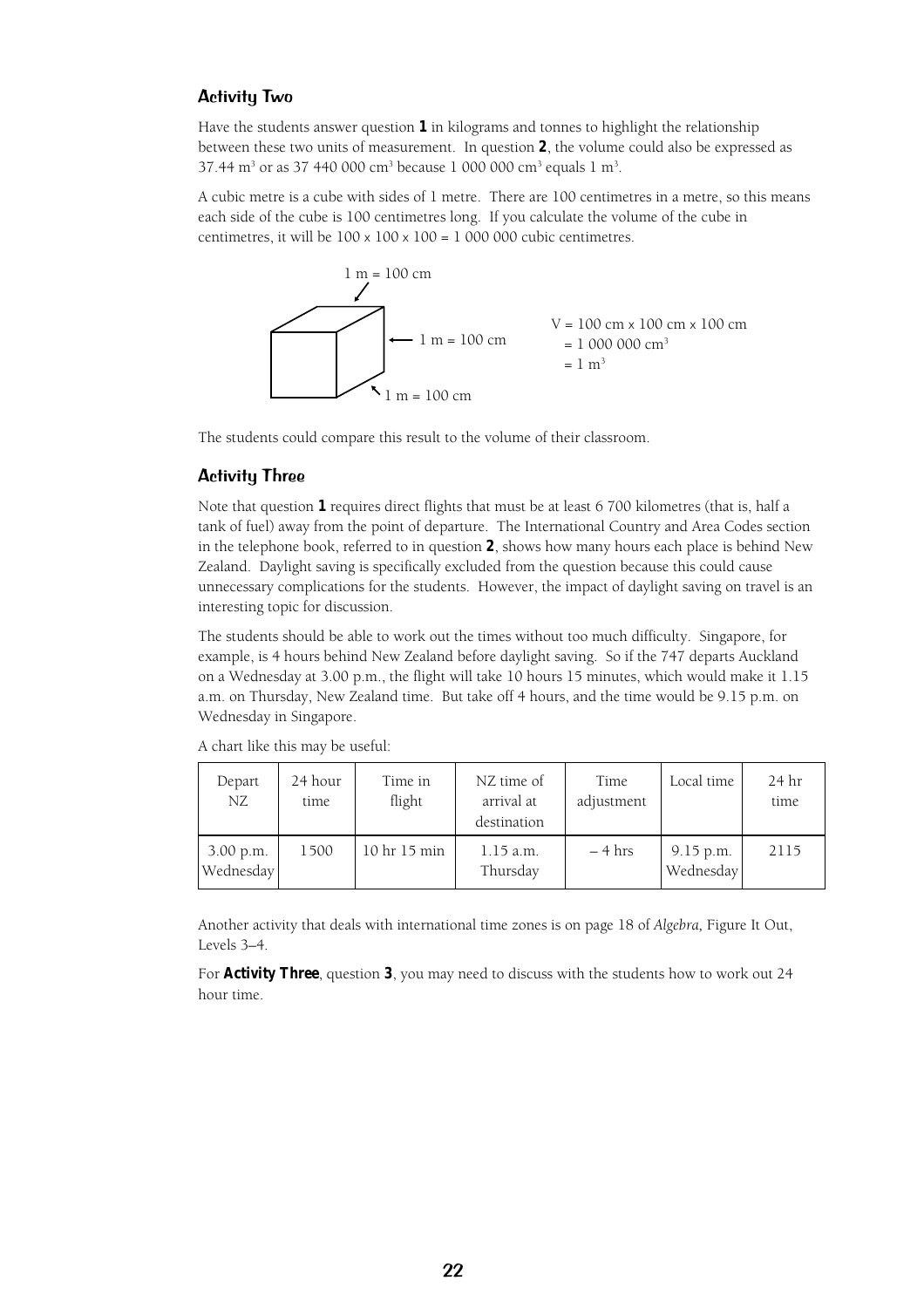# Pages 16–17: The Heat Is On

#### **Achievement Objectives**

- demonstrate knowledge of the basic units of length, mass, area, volume (capacity), and temperature by making reasonable estimates (Measurement, level 3)
- perform measuring tasks, using a range of units and scales (Measurement, level 3)
- read and interpret everyday statements involving time (Measurement, level 3)
- carry out measuring tasks involving reading scales to the nearest gradation (Measurement, level 4)

#### **Activity**

This activity uses a common query about local temperatures as a context for measuring temperature.

Discuss the possible factors that cause the temperature to vary in different locations. Exposure to sun and wind, altitude, and proximity to water, vegetation, or concrete surroundings can cause quite different temperatures even though the locations may be quite near each other. This leads into the idea of microclimates. The students could investigate the microclimates within the school grounds by measuring the temperature at different places at the same time on the same day. Have them predict the temperature based on observations of the site before measuring.

In order to make comparisons as seasons change, a town's temperature is usually measured at a consistent time and place, such as the airport or town hall.

Giving one temperature for each day, always measured at the same time and place, may not suit some people living in the town. Discuss with the students why some people may like to know the highest or lowest possible temperature for their town or some other town. They could also discuss some of the other temperature information given in some newspapers, for example, soil temperature, and who might use this information.

# Pages 18–19: Growing in Water

#### **Achievement Objectives**

- demonstrate knowledge of the basic units of length, mass, area, volume (capacity), and temperature by making reasonable estimates (Measurement, level 3)
- carry out measuring tasks involving reading scales to the nearest gradation (Measurement, level 4)

#### **Activity**

There is something a little magical about the way these toys can grow so dramatically in water. Find out if anyone in the class has done this with similar toys at home. Discuss their findings. (For example, they may have found that the toys distorted as they enlarged.)

This activity focuses on the change in length. Discuss whether this is the only way to measure a change in size. This discussion will be important in evaluating the manufacturer's claim for sixfold growth in question **5** because they are likely to be claiming an increase in volume, not length.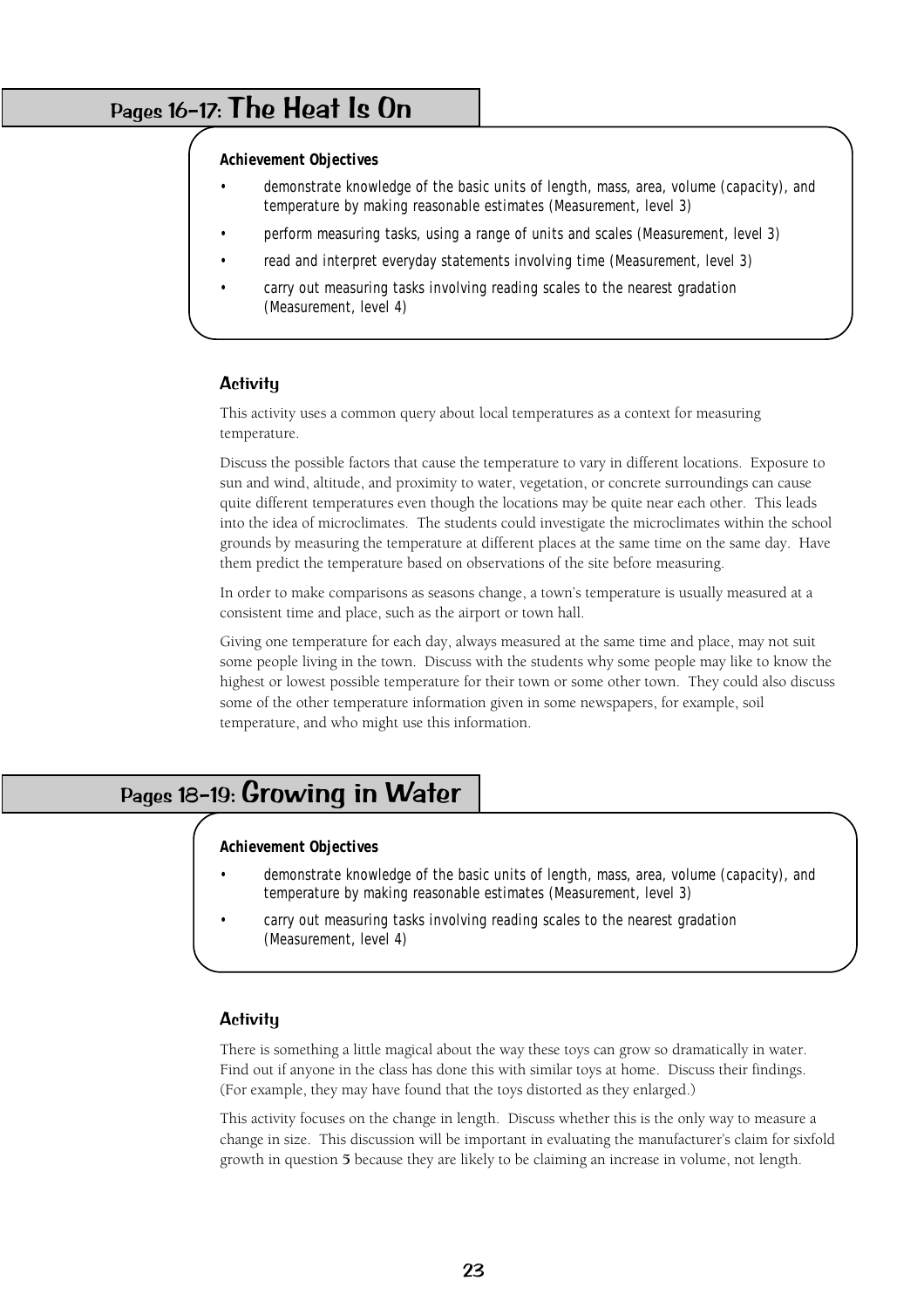The students need to use given data to estimate unknown lengths. As explained in the students' book, there is no definite pattern in the growth of the animals, so a graph is the best way to estimate the unknown lengths. The students should not try to find an algebraic rule for the growth patterns. For example, the estimate for 36 hours is not found by multiplying the length at 12 hours by three.

Discuss with the students what scale they will use for the axes of their graphs before they begin because the axis for animal lengths will be quite long and they need to be sure it will fit on their page. If they use a scale of 10 millimetres : 4 hours for the time on the x axis (the horizontal axis), the axis will be about 190 millimetres long (allowing for extending beyond the last figure required). They could use a scale of 10 millimetres : 10 millimetres growth for the animal length on the y axis (the vertical axis), which will make this axis also about 190 millimetres long. These axes will fit on an A4 page.

As the students begin to graph the data, make sure that they realise that the times given are not at regular intervals and that they mark the lengths at the correct points on the graphs.

When the students have completed their graphs, they can interpolate (work within the data set) from the graph to estimate the animal lengths at 12 and 36 hours. For example, to estimate the length of the parrot at 12 hours, they will draw a vertical line up from the 12 hour point on the x axis until it meets the line on the graph. Then they will draw a horizontal line from the point above 12 hours on the line of the graph across to the y axis. The point at which the line hits the y axis is the length of the parrot.

In question **4**, the students will need to begin the armadillo graph at 80 millimetres and draw its growth line parallel to that of the parrot. (See the graph in the Answers.) It would be too complex to try to calculate a fraction to show the rate of growth at each of the time stages. After they have drawn the line, the students could use a ruler to help them read off the lengths after 4, 12, 24, and 72 hours.

The students also interpolate from given data in the activity on page 19, *Algebra*, Figure It Out, Levels 3–4.

Question **5** highlights the fact that changes in size can be measured in more dimensions than just length. These objects expand in all directions at once, and so they grow in volume more than in length. The manufacturers are correct because a small increase in length may correspond to a large increase in volume.

You could demonstrate this to the students with multilink cubes. If you double the length of all the sides of one cube, you increase the volume eight times.

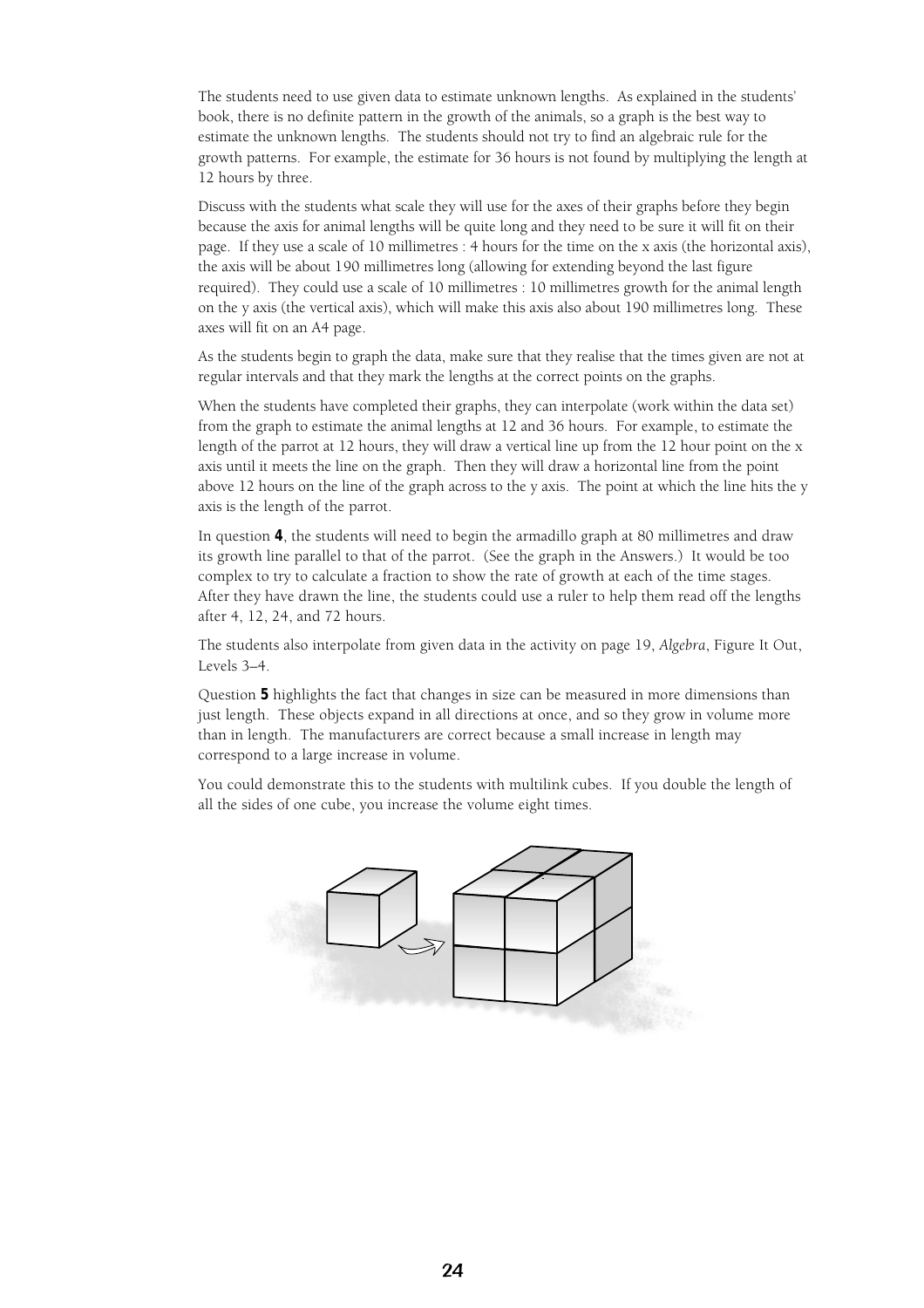# Page 20: Covering Up

#### **Achievement Objectives**

- demonstrate knowledge of the basic units of length, mass, area, volume (capacity), and temperature by making reasonable estimates (Measurement, level 3)
- calculate perimeters of circles, rectangles, and triangles, areas of rectangles, and volumes of cuboids from measurements of length (Measurement, level 4)

#### **Activity**

This activity encourages students to use a scale model to solve a volume measurement problem. It is very important that they understand the scale used so that the connection between the Cuisenaire rod and the hay bale is understood.

The red Cuisenaire rod has dimensions of 2 centimetres  $x$  1 centimetre  $x$  1 centimetre. The hay bales are 100 centimetres x 50 centimetres x 50 centimetres, so the scale is 1 : 50. Make sure that the students understand that the 20 centimetre x 20 centimetre paper model of the tarpaulin is also to a scale of 1 : 50. Hence, 2 centimetres of paper models 1 metre of tarpaulin.

If working with both metre and centimetre units becomes a source of error, discuss the importance of working in a common unit. This could be either centimetres or metres.

You may need to remind the students that the tarpaulin must completely cover the top and all four sides of the haystack. This means that each dimension of the tarpaulin must be able to cover up one side, along, and down the other side of the haystack. So the higher the haystack, the more tarpaulin is needed to cover the first side and the less tarpaulin there is left to cover the other sides of the haystack.

For a two-bale-high haystack:



Observe the students to see if they are trying a systematic approach. If necessary, suggest that they model haystacks that are one bale high, two bales high, and so on. Encourage them to record on a chart the dimensions of each stack while comparing the model to the haystack it represents.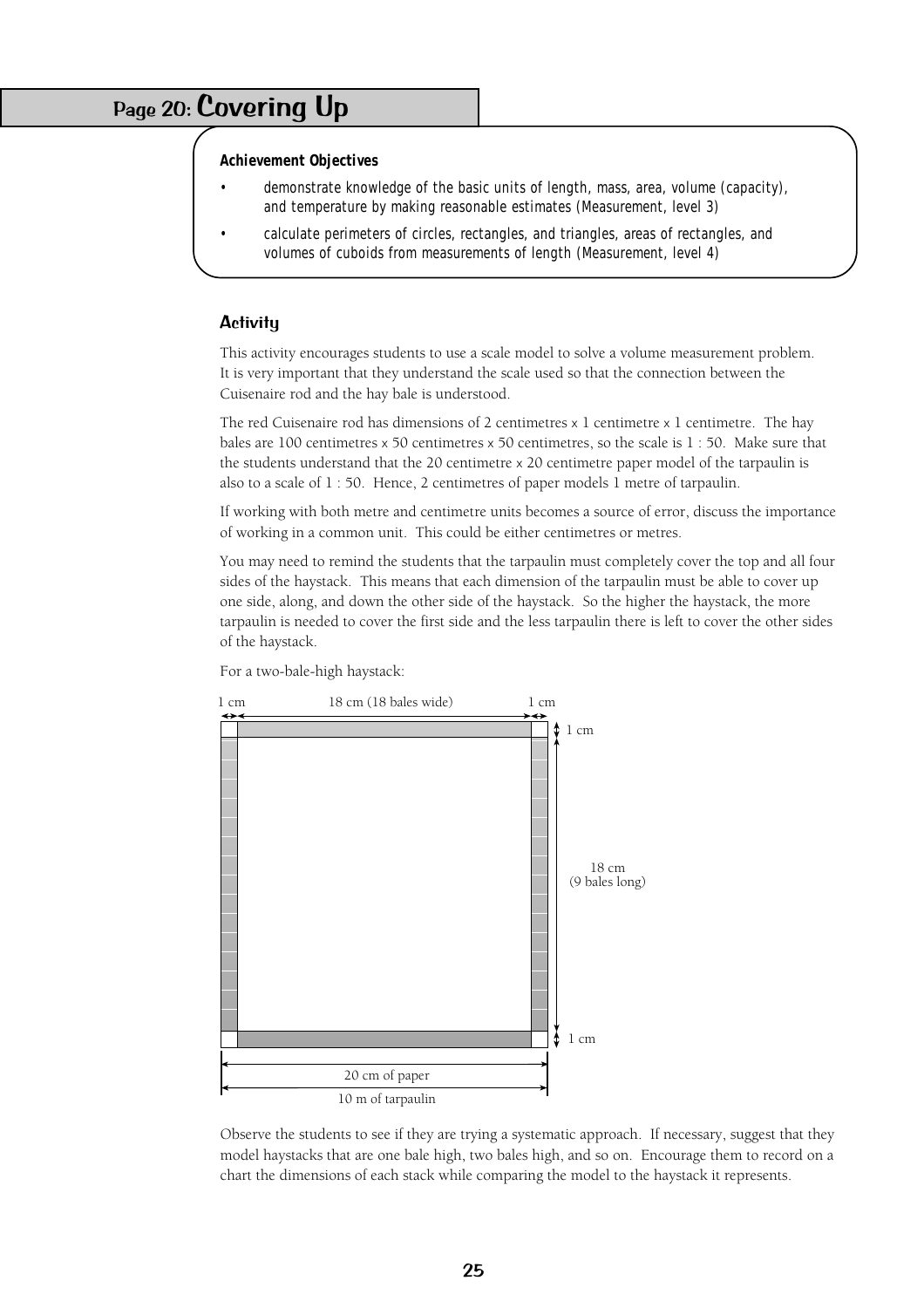| Model  |   |                 | $\rightarrow$ |                 |               | Haystack      |          |                      |   |               |          |                |
|--------|---|-----------------|---------------|-----------------|---------------|---------------|----------|----------------------|---|---------------|----------|----------------|
| Height |   | Length          |               | Width           | $\rightarrow$ | Bales<br>high |          | <b>Bales</b><br>long |   | Bales<br>wide |          | Total<br>bales |
| 1 cm   | X | 18 cm           | X             | 18 cm           | $\rightarrow$ | $\perp$       | X        | 9                    | X | 18            | $\equiv$ | 162            |
| 2 cm   | X | 16 cm           | $\mathsf X$   | 16 cm           | $\rightarrow$ | 2             | $\times$ | 8                    | X | 16            | $=$      | 256            |
| 3 cm   | X | 14 cm           | X             | 14 cm           | $\rightarrow$ | 3             | $\times$ | $\mathbf{7}$         | X | 14            | $=$      | 294            |
| 4 cm   | X | $12 \text{ cm}$ | X             | $12 \text{ cm}$ | $\rightarrow$ | 4             | $\times$ | 6                    | X | 12            | $=$      | 288            |

Note that the most bales that can be stacked under a tarpaulin are 294 in a three-bale-high haystack. After that, the number of bales decreases. You could discuss with the students why this happens. Points to discuss include the relationship of volume to surface area and the amount of tarpaulin at the corners, which cannot be used to cover any hay bales.

By organising the data systematically, some students may be able to predict the dimensions of the models without making them. This is the purpose of the last question.

As an extension, you could vary the dimensions of the tarpaulin or the hay bales.

# Page 21: Egging You On

#### **Achievement Objectives**

- demonstrate knowledge of the basic units of length, mass, area, volume (capacity), and temperature by making reasonable estimates (Measurement, level 3)
- carry out measuring tasks involving reading scales to the nearest gradation (Measurement, level 4)

#### **Activity**

The graded size of an egg is determined by its mass, but of course the larger the egg, the more it should weigh. Question **1** suggests weighing four eggs at a time as a practical way of handling a dozen eggs, rather than weighing one egg at a time. The students will need to find the average mass by dividing by four.

Egg cartons have the minimum net mass stamped on them. A dozen grade 7s has a minimum net mass of 744 grams. The average is therefore 62 grams. The students could compare their average to the minimum net average stated on the carton.

Question **2** explores the relationship of size to mass by looking at the circumferences longways and around the middle. There is not a correct answer to question **2b**. The students can hypothesise possible ways to come up with a technique to estimate mass from this data.

Have the students work in problem-solving groups of four to suggest at least two ways that might be used to estimate the mass. (Some ways are suggested in the Answers.) Encourage the students to use a calculator.

#### Investigation

Ensure that there are sensible safety precautions so that the students do not handle hot eggs or boiling water.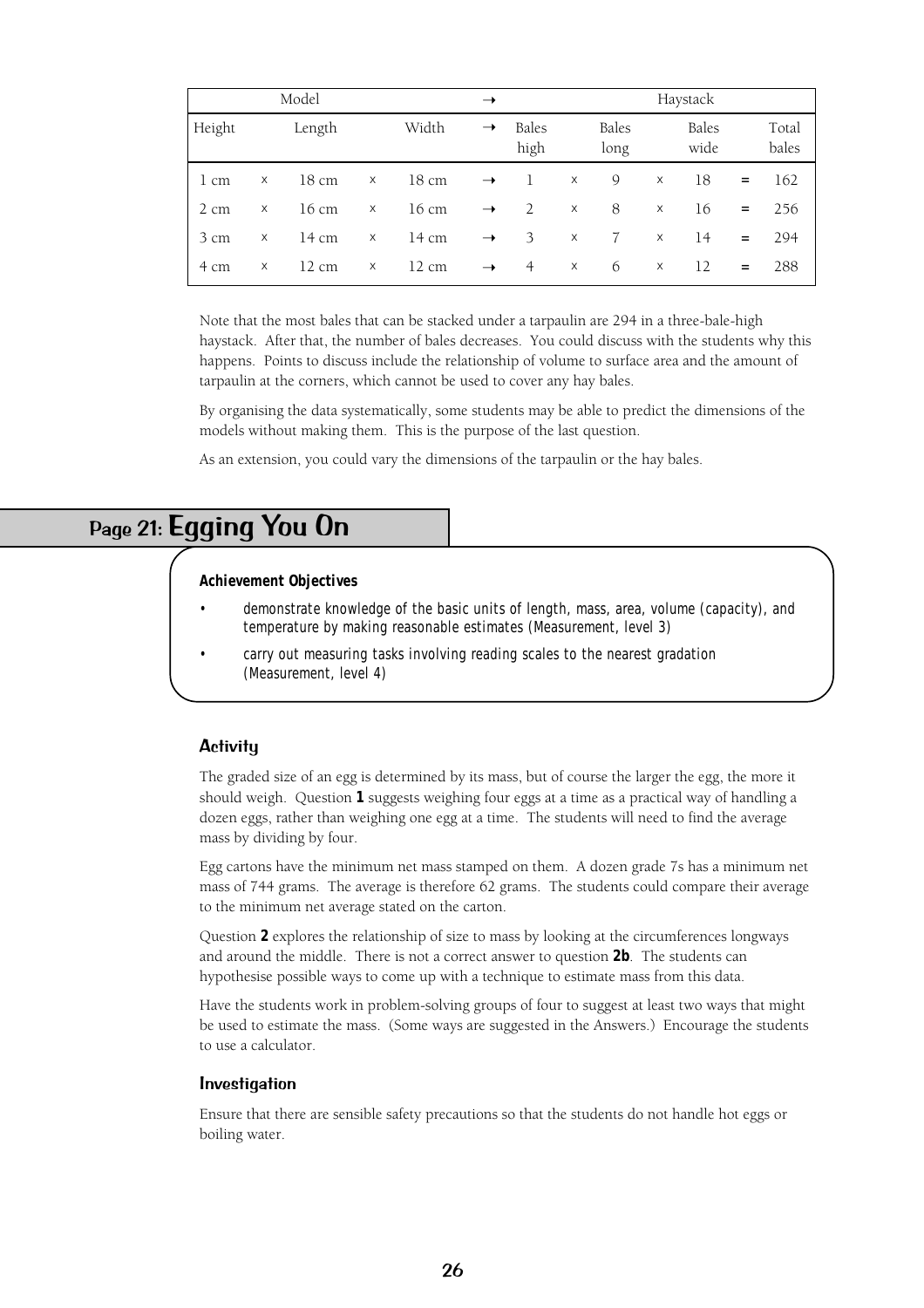The conclusions that the students make in this investigation will depend on the accuracy of the measuring instruments available. Finding a correct answer is not important – it is the reasoning they use to justify the conclusions and the measuring skills they display that are of interest.

Some students may measure a number of eggs before and after boiling to give a better chance of seeing whether there is a difference.

# Page 22: It's a Wrap

#### **Achievement Objectives**

- demonstrate knowledge of the basic units of length, mass, area, volume (capacity), and temperature by making reasonable estimates (Measurement, level 3)
- perform measuring tasks, using a range of units and scales (Measurement, level 3)
- calculate perimeters of circles, rectangles, and triangles, areas of rectangles, and volumes of cuboids from measurements of length (Measurement, level 4)

#### **Activity**

Before the students begin question **1**, they could wrap up a box with newspaper so they understand how the paper wraps around the box, especially around the ends, and how much paper is needed.

A common mistake is to assume that the width of the piece of paper is the length of the box plus two times the height of the box. If the students make this mistake, point out that the paper needs to cover the length of the box and then go only halfway up the height of the box. The other half of the box height will be covered when the paper wraps around the box and folds down. The students could model this to check.

Another potential source of confusion is that the long side of the box, or the *length* of the box, is used to work out the *width* of the piece of paper. This is because the length of the paper has to cover the width of the box twice and the height of the box twice. This will usually be longer than the box's length.



In question **3**, the students can express the rules in words or symbols or in any other way as long as the rule is equivalent to the answer shown. After they have a correct rule, you may wish to show them some efficient ways to use symbols to express their rules. For example, using P for paper and B for box: Pw = Bw + Bh + 2 cm and  $Pl = 2(Bh + Bw) + 2$  cm. Note that the paper length rule can be expressed as  $Pl = 2Bh + 2Bd + 2$ , which can be compressed as  $Pl = 2(Bh + Bd + 1)$ , using the common factor rule.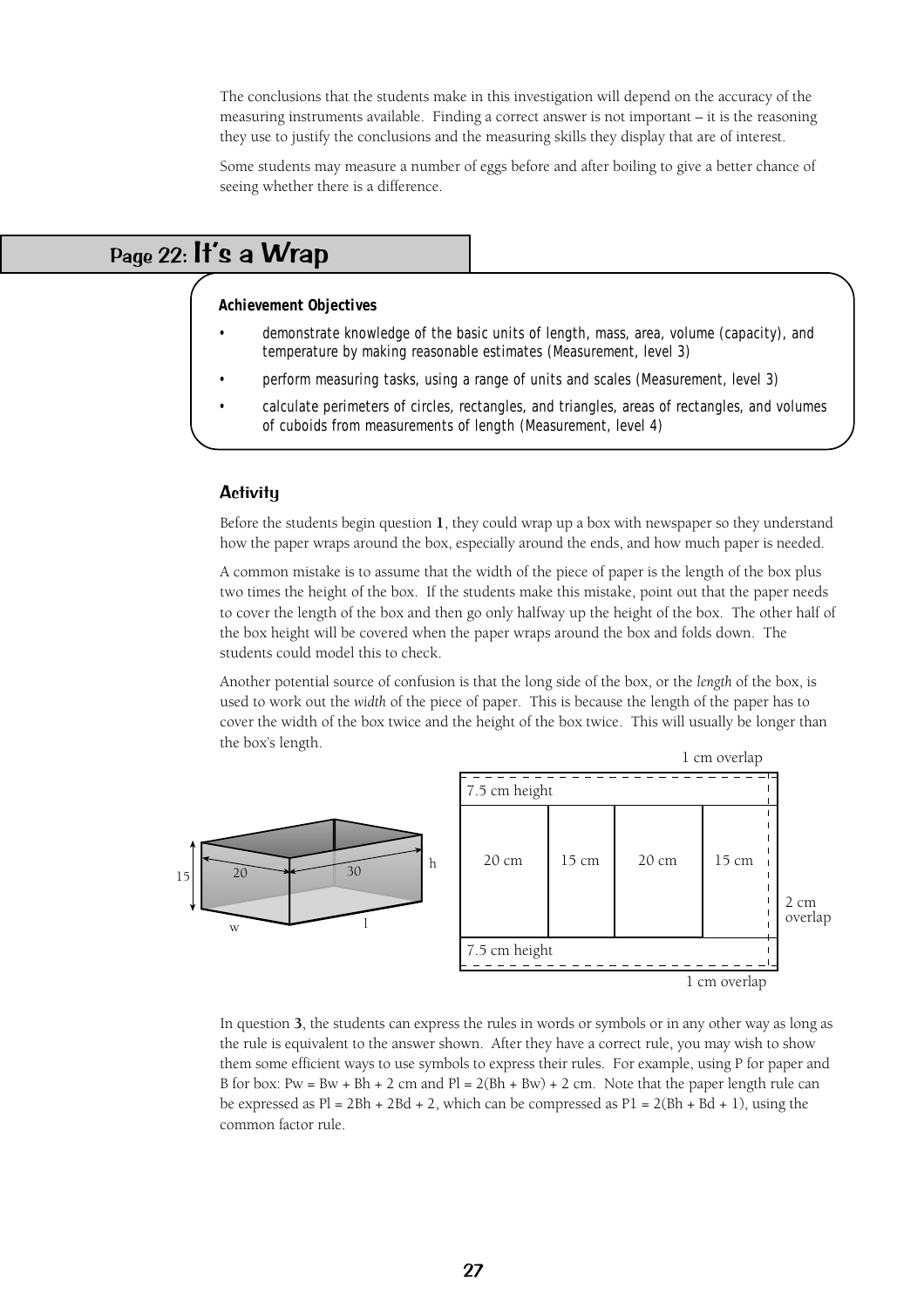### Page 23: Popcorn Peril

**Achievement Objectives**

- demonstrate knowledge of the basic units of length, mass, area, volume (capacity), and temperature by making reasonable estimates (Measurement, level 3)
- perform measuring tasks, using a range of units and scales (Measurement, level 3)
- carry out measuring tasks involving reading scales to the nearest gradation (Measurement, level 4)
- calculate perimeters of circles, rectangles, and triangles, areas of rectangles, and volumes of cuboids from measurements of length (Measurement, level 4)

#### **Activity**

- Step 1: Encourage the students to measure as accurately as possible.
- Step 2: The students are more likely to get a variety of answers, but most results will be within 10 grams of 125 grams. The class could display their results in a stem-andleaf graph in order of size and then discard any obvious outliers. They can then find an average measure. This could be the median (middle) result, the mode (most frequent) result, or the mean result. The mode might be a good one to choose as the class example for the mass of 125 millilitres of popcorn.
- Step 3: Discuss with the class how much they think popcorn expands when it cooks. Draw on the experience of students who have cooked popcorn.

Next, discuss with the class what unit of measurement they will use for this step. One millilitre of water has the same volume as 1 cubic centimetre  $(1 \text{ cm}^3)$ , so if the students choose to use cubic centimetres, they can estimate the volume of popcorn in millilitres (or cups that are converted to millilitres) and then convert this amount to cubic centimetres.

Step 4: Discuss with the class safe methods to cook popcorn.

In question **1**, the students will have to measure cooked popcorn in the same unit in which the uncooked popcorn was measured in step 3 so that they can compare like with like. The answer can be expressed in a number of ways. Additive thinkers may say: "The popcorn increased by 2 375 millilitres. It is now 2 500 millilitres." Proportional thinkers may say: "The popcorn is 20 times bigger." Ask the students to explain why these statements mean the same thing. Then encourage them to give their answers as a proportion, for example: "My popcorn increased by about 20 times." The students may need access to a calculator because the growth proportion is unlikely to be a simple number.

The students can approach question **3** in several ways. They will need to use their answers from question **1**. First, they need to calculate the volume of popcorn in the small and large bags. The small bag holds  $1\,000$  millilitres (or  $1\,000$  cm<sup>3</sup> or  $1$  litre) and the large bag holds  $3\,240$  millilitres. Some students may then use the proportion from question **1** to find the amount of uncooked popcorn needed: "As the cooked popcorn was 20 times bigger than the uncooked, I divided 1 000 millilitres by 20. So 50 millilitres of uncooked popcorn is needed to make the litre." Other students may use a table showing amounts of uncooked and cooked popcorn:

| Uncooked                         | Cooked               |            |
|----------------------------------|----------------------|------------|
| 125 mL $\binom{1}{2}$ cup)<br>mL | 2 500 mL<br>1 000 mL | $\div$ 2.5 |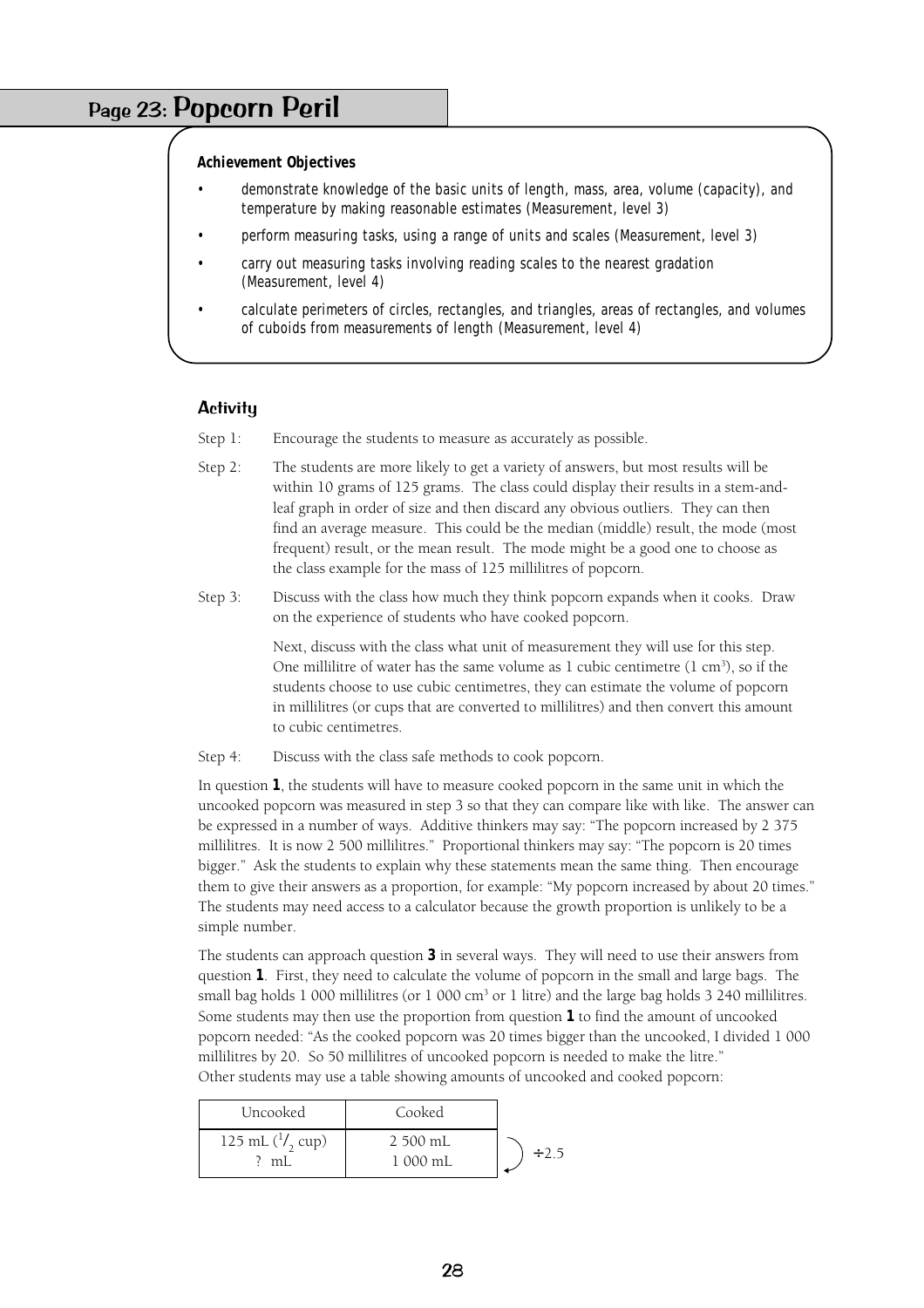This could also be shown on a double number line:



They need to divide 2 500 millilitres of cooked popcorn by 2.5 to get 1 000 millilitres of cooked popcorn, so they will also divide 125 millilitres of uncooked popcorn by 2.5 to get 50 millilitres, which is the amount of uncooked popcorn needed for a 1 000 millilitre bag. A similar process can be used for the large bag.

Question **3** will be easier if the students first weigh a smaller amount of cooked popcorn (for example, 250 millilitres) that they can easily multiply to get a litre or  $1\ 000\ \text{cm}^3$ . They can use this to find the mass of 1 litre of cooked popcorn and then the mass of a cubic metre of cooked popcorn. They will also need to know that there are 1 000 litres in a cubic metre.

Note: The mass of cooked popcorn is much less than uncooked popcorn because water is released during the popping stage of cooking.

In question **4**, the students could use the answer from the small bag in question **2**. This bag has a capacity of 1 litre, so the amount of corn to make a cubic metre will be 1 000 times this answer. The students will then have to find the number of cubic metres in the classroom to give them the other factor for the solution.

The students may find it useful to visit the website www.popweaver.com

# Page 24: Working with Data

#### **Achievement Objectives**

- perform measuring tasks, using a range of units and scales (Measurement, level 3)
- design and use a simple scale to measure qualitative data (Measurement, level 4)

#### **Activity**

This activity provides an opportunity for students to discuss the use of a qualitative scale and the relative merits of different sorts of scales. A copymaster for the scales is at the end of these notes.

The students need only circle their chosen option. For example:



Questions **1a**–**1d** are all asking for a level of agreement. These could all be done easily on scale **ii**. Scale **iv** would not fit at all, but it will be useful for a scale of difficulty as asked in question **1e**. Scales **i** and **iii** can be used for anything, provided that the students annotate them to show the meaning of the smiley face or the values of the numerals from 0 to 10. For example, the numerical scale may have 0 meaning the lowest level of agreement and 10 the highest level of agreement. But 0 could also mean the easiest, with 10 meaning the hardest.

Some questionnaire writers prefer to use a scale with an even number of options. This means there is no neutral option in the middle of the scale for respondents to choose. They must choose some level of agreement or disagreement. Scales **i**, **ii**, and **iv** in this activity do have an odd number of options. You can change them to an even number of options if you wish.